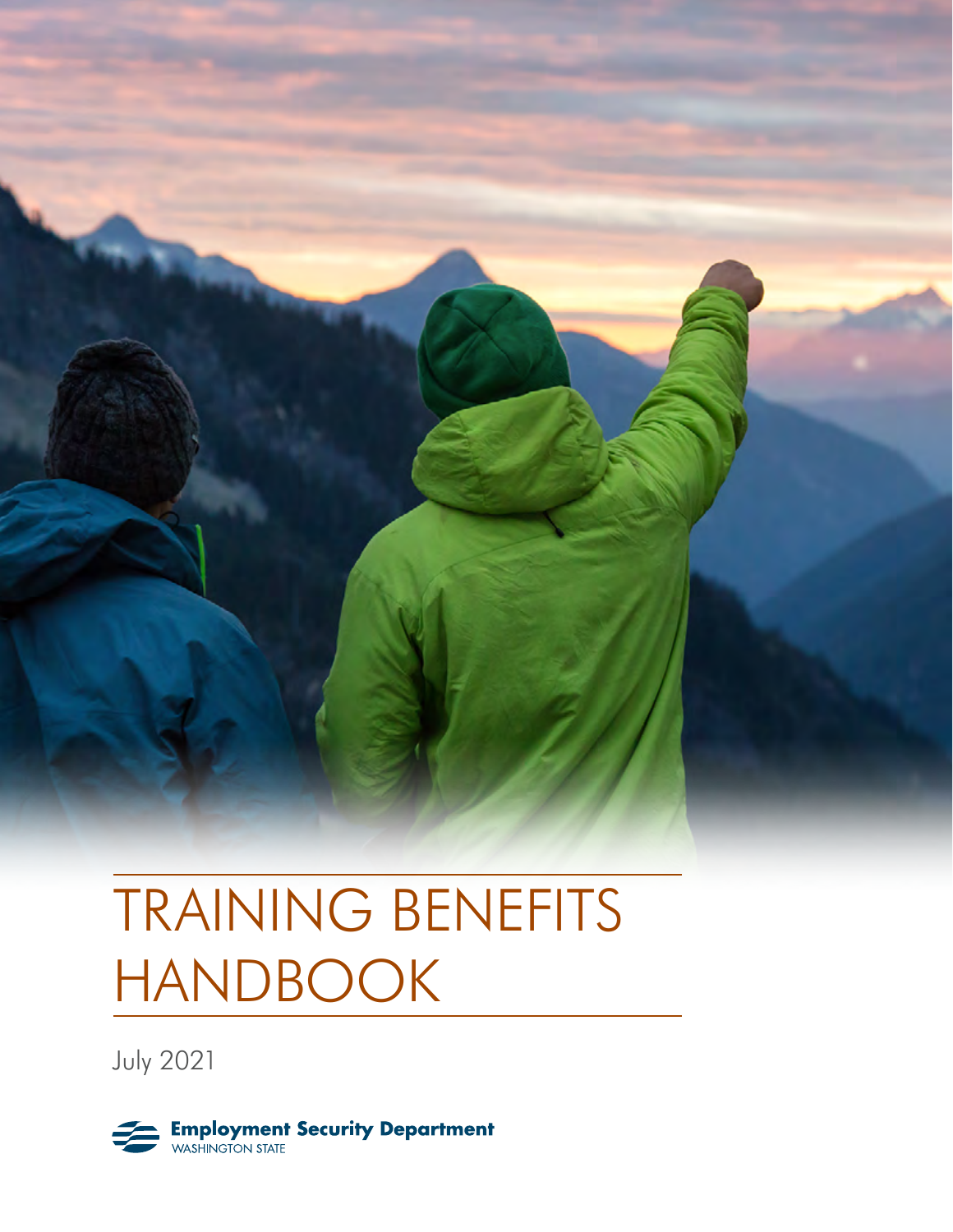The Washington state Employment Security Department (ESD) has produced this handbook to assist customers interested in enrolling in approved job training.

This handbook is based on current UI legislation; statements are intended for general information and do not have the effect of law. This handbook is not designed to cover all phases of the law or to answer all questions; it is designed as an overview of training programs for ESD customers.

The Employment Security Department is an equal opportunity employer/program. Auxiliary aids and services are available upon request to individuals with disabilities. Language assistance services for limited English proficient individuals are available free of charge. Washington Relay Service: 711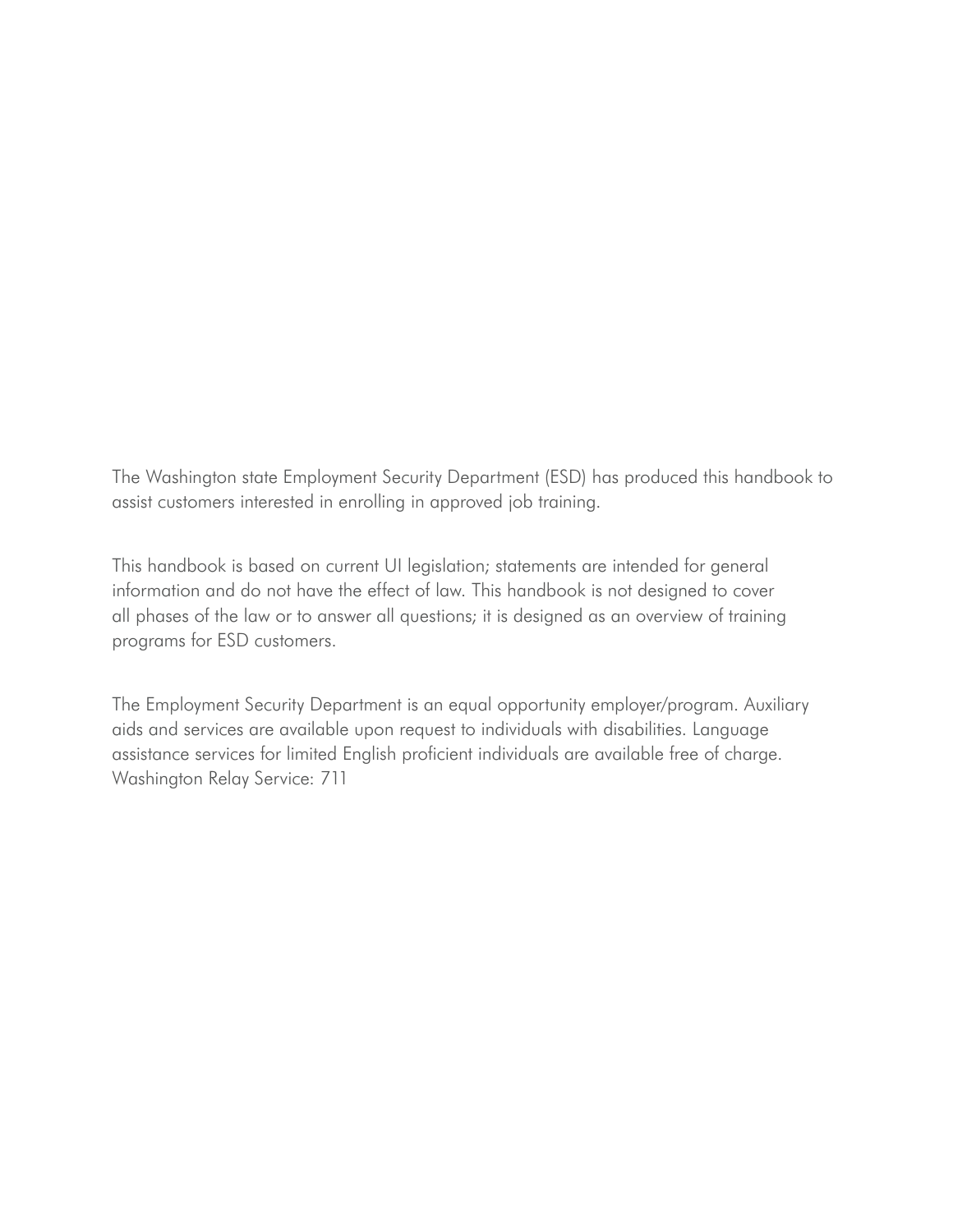#### TRAINING BENEFITS PROGRAM

The Training Benefits (TB) program offers additional weeks of unemployment benefits so eligible individuals can train for careers in highdemand fields. If you are approved for the TB program:

- 1. Your weekly job search requirements are waived while you are enrolled and within one quarter of starting school.
- 2. You could receive up to 52 weeks of TB minus the weeks you receive of your regular unemployment benefits.
- 3. TB does not pay for tuition, books or other school related fees.

## Who is eligible for the Training Benefits program?

You must be eligible for regular Washington unemployment benefits (or have exhausted those benefits) and:

- 1. Served in the U.S. military or Washington National Guard in the last year or are currently serving in the National Guard and the assessment determines you need job-related training in order to find suitable employment in your labor market ; or
- 2. Are disabled due to an injury or illness and the department determines you are unable to return to your regular type of work; or
- 3. Were a low income worker (earned less than 130 percent of the Washington state minimum wage ); or
- 4. Are a dislocated worker:
	- a. You have separated because your employer permanently reduced operations, or you have separated from a declining occupation, or you have separated from employment due to restrictions related to the escape of non-native finfish, and
	- b. The assessment determines you need job-related training in order to find suitable employment in your labor market.
- 5. Have a financial plan for completing the training in case your unemployment benefits are exhausted before your training is complete.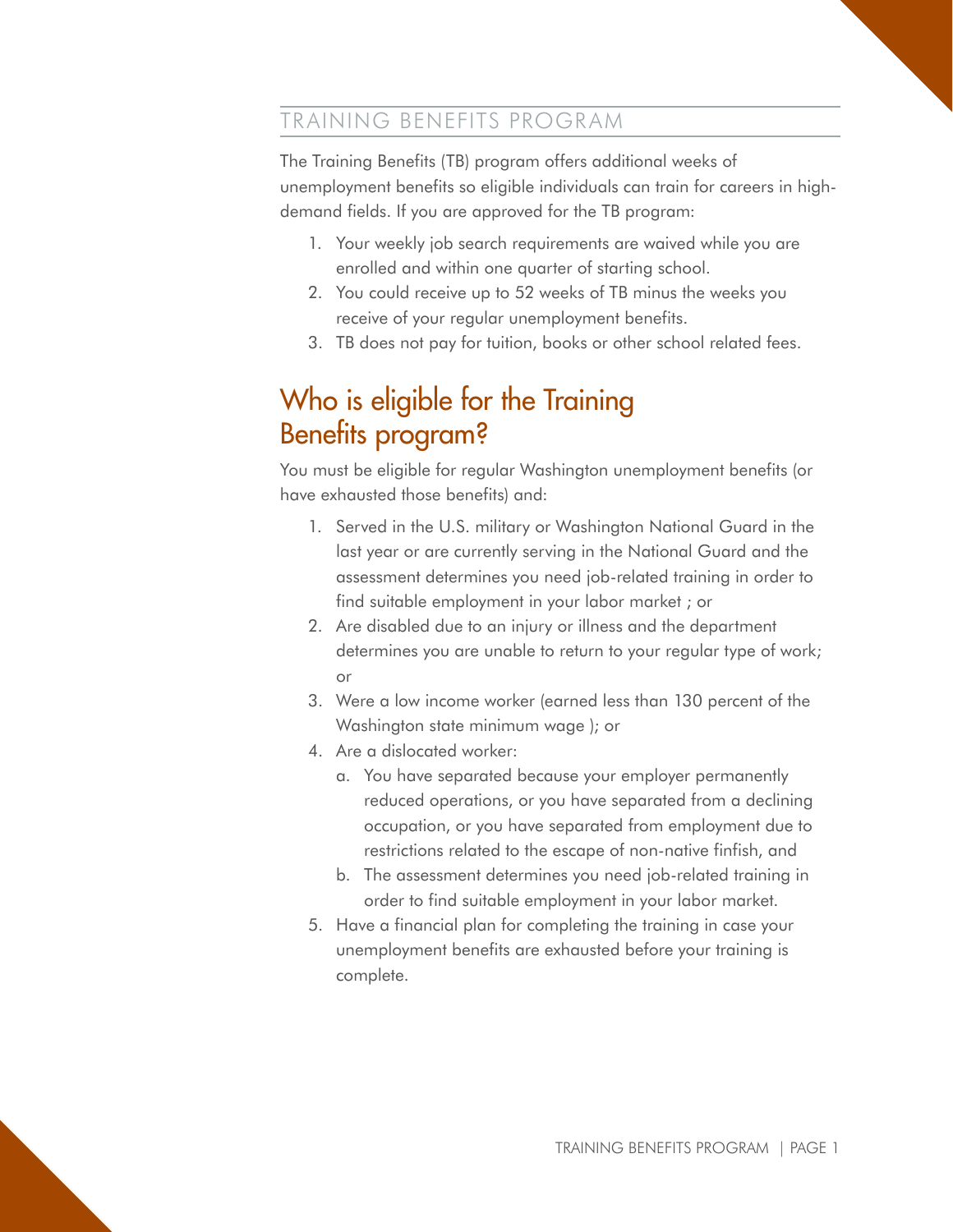

# What is approved training?

Approved training is:

- 1. Training for a high-demand occupation in your local labor market or a labor market to which you are willing to commute or relocate;
- 2. A school and program on the Eligible Training Provider (ETP) list at http://www.careerbridge.wa.gov/Page.aspx?cid=Eligible\_Training\_ Provider List
- 3. Full-time for most unemployed workers. You may qualify for parttime if you are a dislocated worker or have a disability; and
- 4. Focused on vocational training (the training must not be primarily intended to meet the requirements of a bachelor's or higher level college degree).

## TB application deadlines

- 1. Dislocated workers must submit a complete application and enroll in training before the end of their benefit year. Training Benefits are denied if this deadline is not met. There is no good cause reason in the law for missing this deadline.
- 2. Disabled, low income, U.S. military and Washington National Guard workers must submit a complete application within 90 days and must enroll in training within 120 days after opening their claim. If you have a good cause reason for missing the 90 or 120 deadline, you may be eligible.
- 3. Training Benefits cannot be approved to start more than one quarter or semester before the training start date.

To get started, go to [esd.wa.gov/jobs-and-training/training-benefits](https://esd.wa.gov/jobs-and-training/training-benefits-application)[application](https://esd.wa.gov/jobs-and-training/training-benefits-application) to download the TB application. If you need help with the application, you can visit your local WorkSource office or contact the Worker Retraining Advisor at your school.

You can complete an application online using your eServices account. Please make sure to return the school certification filled out and signed by the school.

If you would like more information or have additional questions, please call the Training Benefits Unit at 877-600-7701.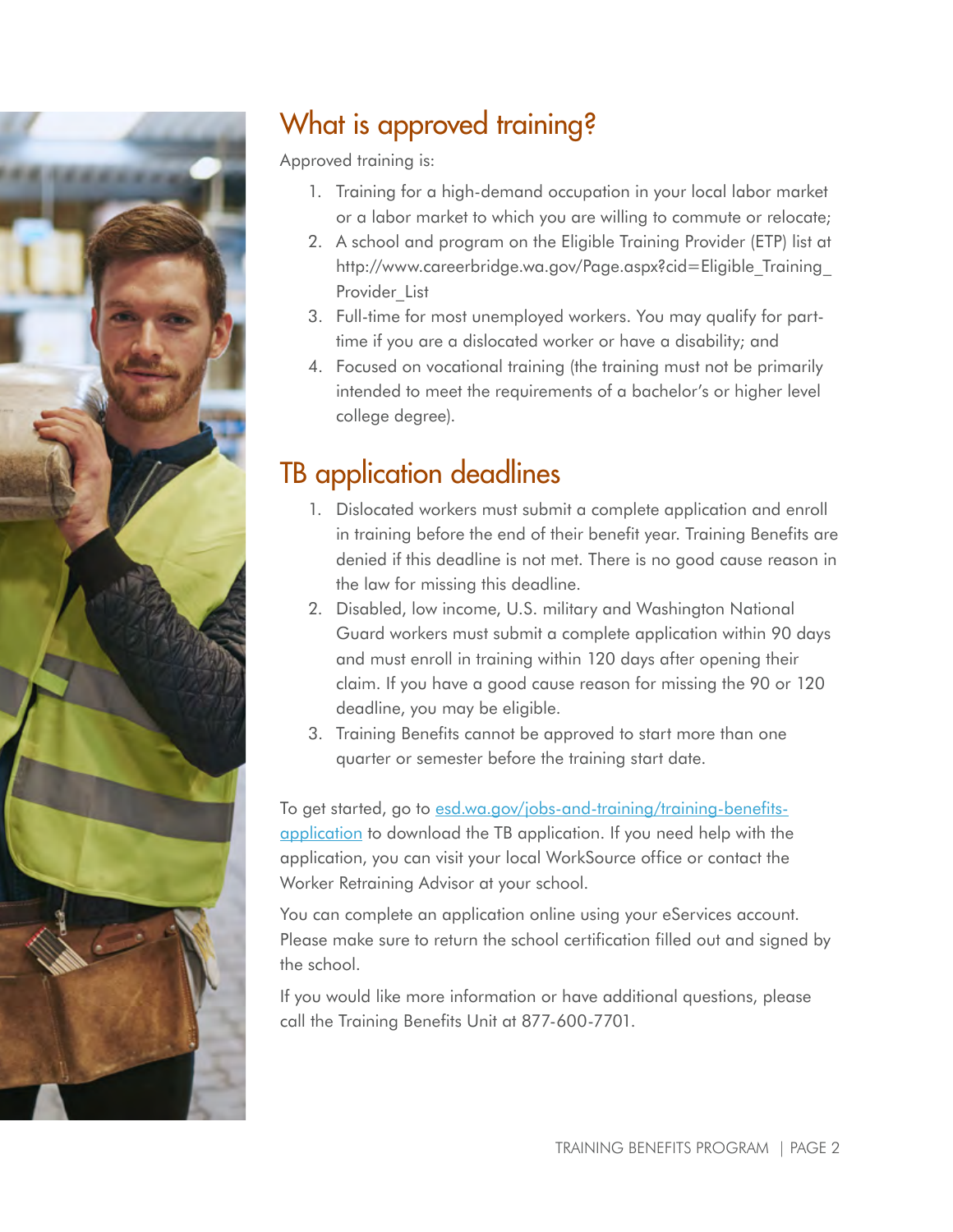## Once you are approved for the TB program

As long as you maintain satisfactory progress in your approved training program, you do not have to look for work while collecting unemployment benefits.

#### How much money can you receive while in the TB program?

The TB program can add additional weeks of benefit payments while you are in training and after your regular unemployment benefits run out.

TB can pay you 52 times your weekly benefit amount, minus any regular unemployment benefits you receive. For example, if you received 20 weeks of regular unemployment benefits, you can receive up to 32 weeks of training benefits. If you do not receive your full weekly benefit amount each week (because you are working, for example), benefits may be available longer, but the total amount available will not change.

You can receive training benefits until:

- You run out of money, or
- You are no longer in your approved training program, or
- You reach two years past the end of your regular unemployment benefit year.

Because we can't pay you training benefits after you complete school and benefits may exhaust before you complete your training program, you may want to begin searching for a job in your new occupation before you complete your training program. You can contact your local WorkSource office to prepare for and get help looking for work. To locate the WorkSource office closest to you, go [www.worksourcewa.com/microsite/content.](https://www.worksourcewa.com/microsite/content.aspx?appid=MGSWAOFFLOC&pagetype=simple&seo=officeloca) [aspx?appid=MGSWAOFFLOC&pagetype=simple&seo=officelocator](https://www.worksourcewa.com/microsite/content.aspx?appid=MGSWAOFFLOC&pagetype=simple&seo=officeloca)

### Your responsibilities while in training

#### Tell us if something changes with your approved training program

You are responsible to let us know if anything changes with your approved training program, such as:

- You don't start school as planned.
- Your graduation or completion date changes.
- You drop out of school.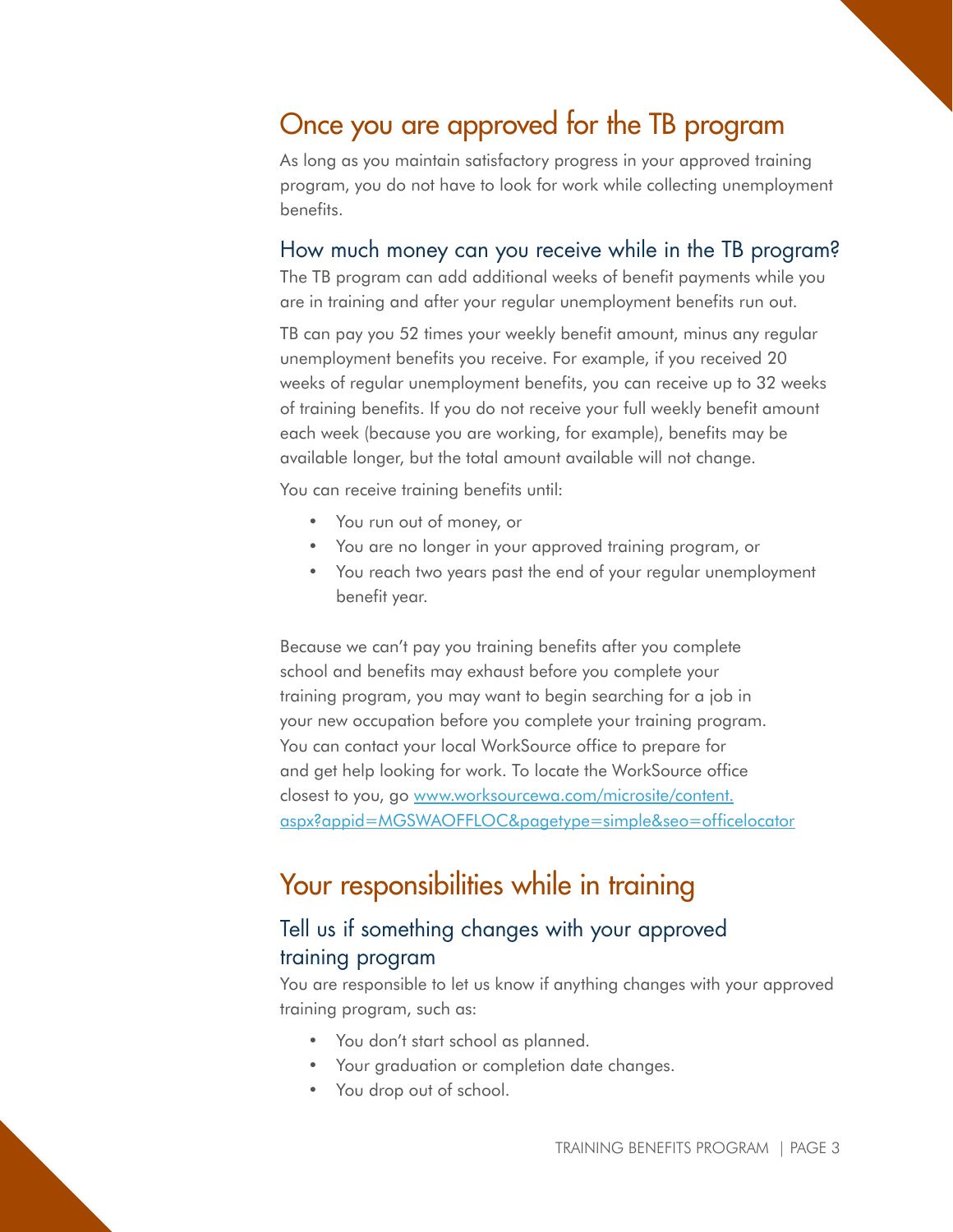

- You reduce the number of classes you are taking.
- You change schools or programs.

If you don't tell us about changes, your benefits could be denied, and you may have to pay back some or all of the unemployment benefits you've received. For more information on making a change in your training plan, see "When must you request a modification" (on page 2).

#### Complete and return progress reports

You must maintain satisfactory progress and regularly submit progress reports. "Satisfactory progress" means:

- You do not fall below a 2.0 grade-point average for more than two quarters in a row;
- Your grade-point average is sufficient to graduate or complete your training; and
- You are taking enough classes to graduate or complete your training on time.

#### If you are in a self-paced program

If you are in a self-paced or ungraded training program, you must participate in class and pass any exams to complete training on time.

We will send you progress reports as often as every six weeks. You must fill out your section and have your designated school representative complete the school's section. You will need to answer questions such as:

- Has any of the program information changed?
- Are you making satisfactory progress?
- If you are no longer attending class, did you complete the training?

The progress report will ask your designated school representative if the information you provided is correct. He or she will also need to sign the document.

Important: You are required to send back the progress report on time. Most schools have designated staff available to complete the Progress Report during breaks.

If your school is on break when your progress report is due and no one is available to complete the school section, write that on the form and return it on time.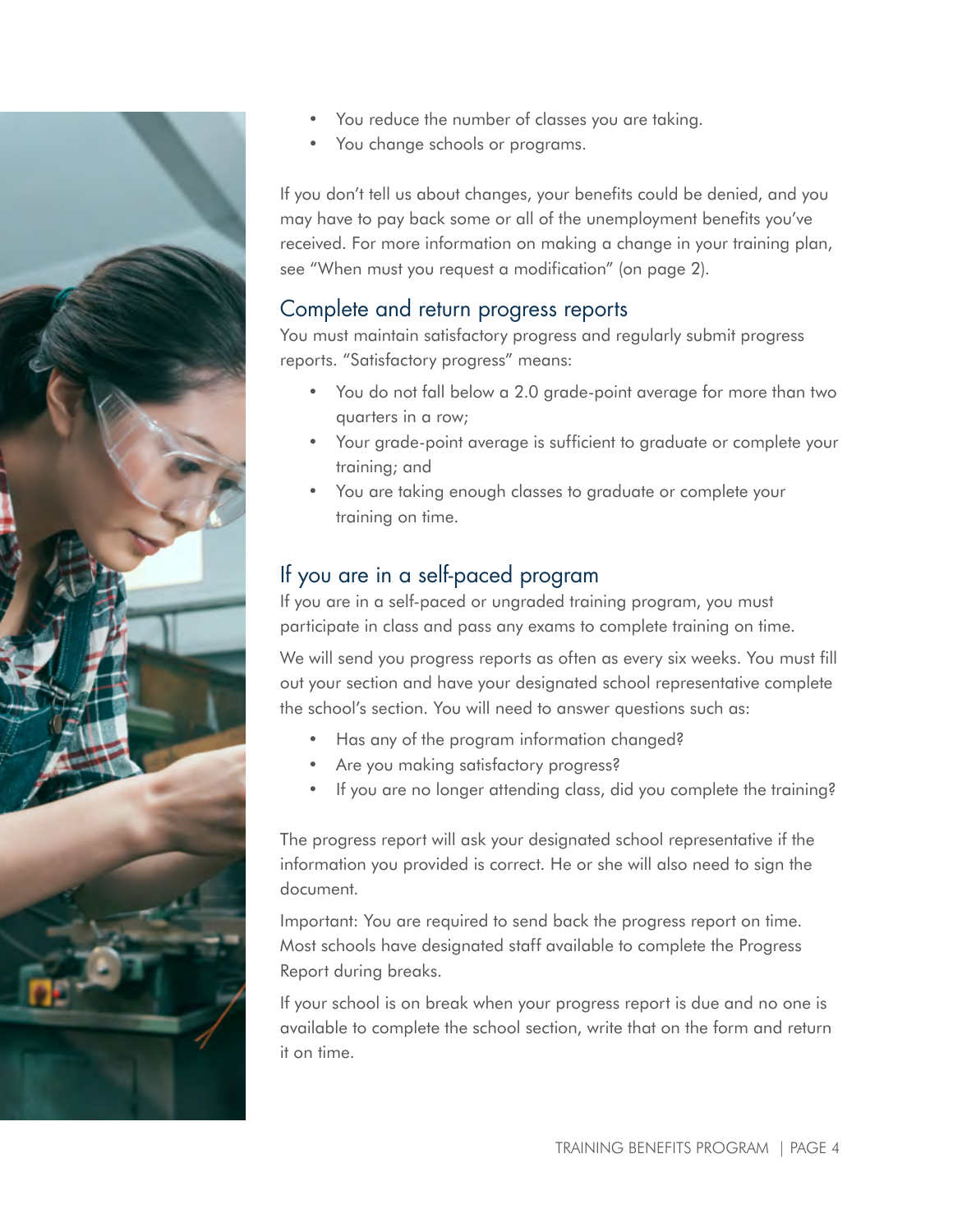If you do not return progress reports on time, your benefits may be denied and you may have to pay us back some or all of the unemployment benefits you've received.

If you are required to attend full-time and your school does not offer enough courses during summer quarter for you to attend full-time, you must:

- Take all courses available to you for your program;
- Provide a letter from your school verifying that you are taking all courses available; and
- Provide proof of registration showing you will attend full-time in the fall quarter.

#### When do you need to request a modification to your training plan?

We approved your training plan based on what you told us in your initial application. When you make certain changes to your training, you must request a modification. We will review your modification and decide if you continue to be eligible for the TB program.

You must submit a modification request when you change:

- Your training start or completion date;
- Your school or program;
- The degree, licensing or certificate you are trying to complete; or
- Your status from full time to part time, even when your final term is less than full time, if your enrollment status is not changing due to class availability and your program end date remains the same.

If you are required to attend full-time, but the number of classes or credits you need to complete your training in your final term is considered less than full-time enrollment, then you will need to provide a letter from your school with your modification request. The letter must say:

- That you need only the remaining classes;
- Why your final quarter does not have enough classes to be considered full time; and
- That you will complete training this quarter when you pass your remaining classes.

If you are unsure whether you need to complete a modification request, call the Training Benefits Hotline at 877-600-7701.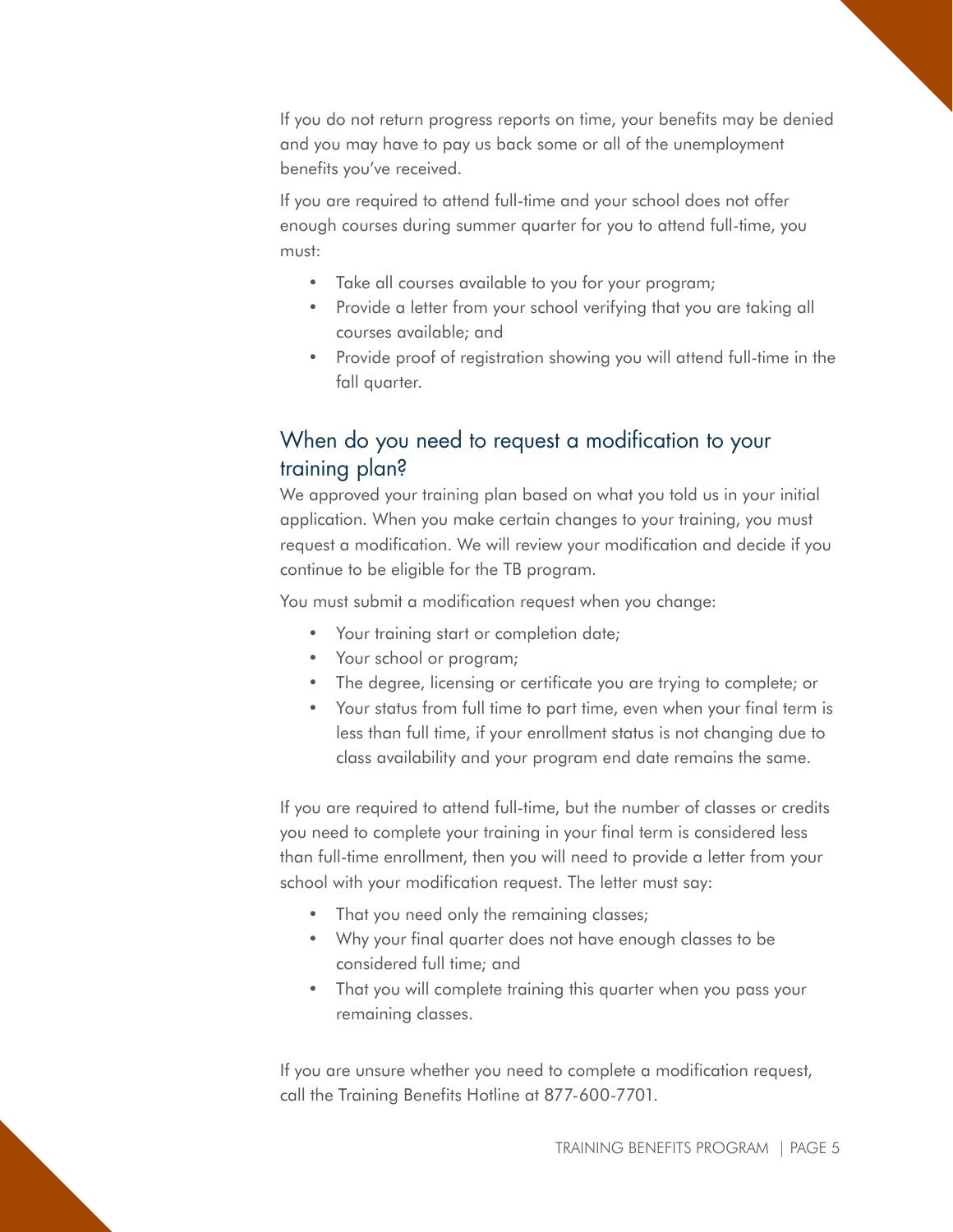

To obtain a modification application:

- Go to [esd.wa.gov/jobs-and-training/training-benefits-modification](https://esd.wa.gov/jobs-and-training/training-benefits-modification) to download a Training Benefits Modification application; or
- Go to your local WorkSource employment center or other local employment center (if living outside Washington).

You can visit your WorkSource office or your school's worker-retraining counselor for help submitting your Training Benefits Modification application.

#### What if you work while going to school?

If you work while going to school, you may still be eligible to receive some unemployment benefits. When you submit your weekly claim, you must tell us about any work you did and income you received or will receive for that week. We adjust your weekly benefit amount by deducting part of your earnings. The amount you will get depends on whether you are receiving regular benefits or Training Benefits. To be eligible for benefits, you must be "unemployed" for the week.

You are considered to be unemployed during a week if:

- You work fewer than the number of hours consistent with full-time work for your occupation, and
- You are receiving Training Benefits and your gross earnings are less than one and one-third times your weekly benefit amount plus \$5. Use the "Excess-Earnings Chart" that begins on page 9 in this booklet.

## Determine how much will be deducted from your benefits

If you are receiving regular unemployment benefits, we will subtract \$5 from your gross earnings, multiply by 75 percent, round up to the next dollar, and then deduct that amount from your weekly benefit amount. Use the Earnings Deduction Chart in the Handbook for Unemployed Workers.

If you are receiving Training Benefits and are unemployed for a week, we will subtract \$5 from your gross earnings, multiply by 50 percent, round up to the next dollar, and then deduct that amount from your weekly benefit amount.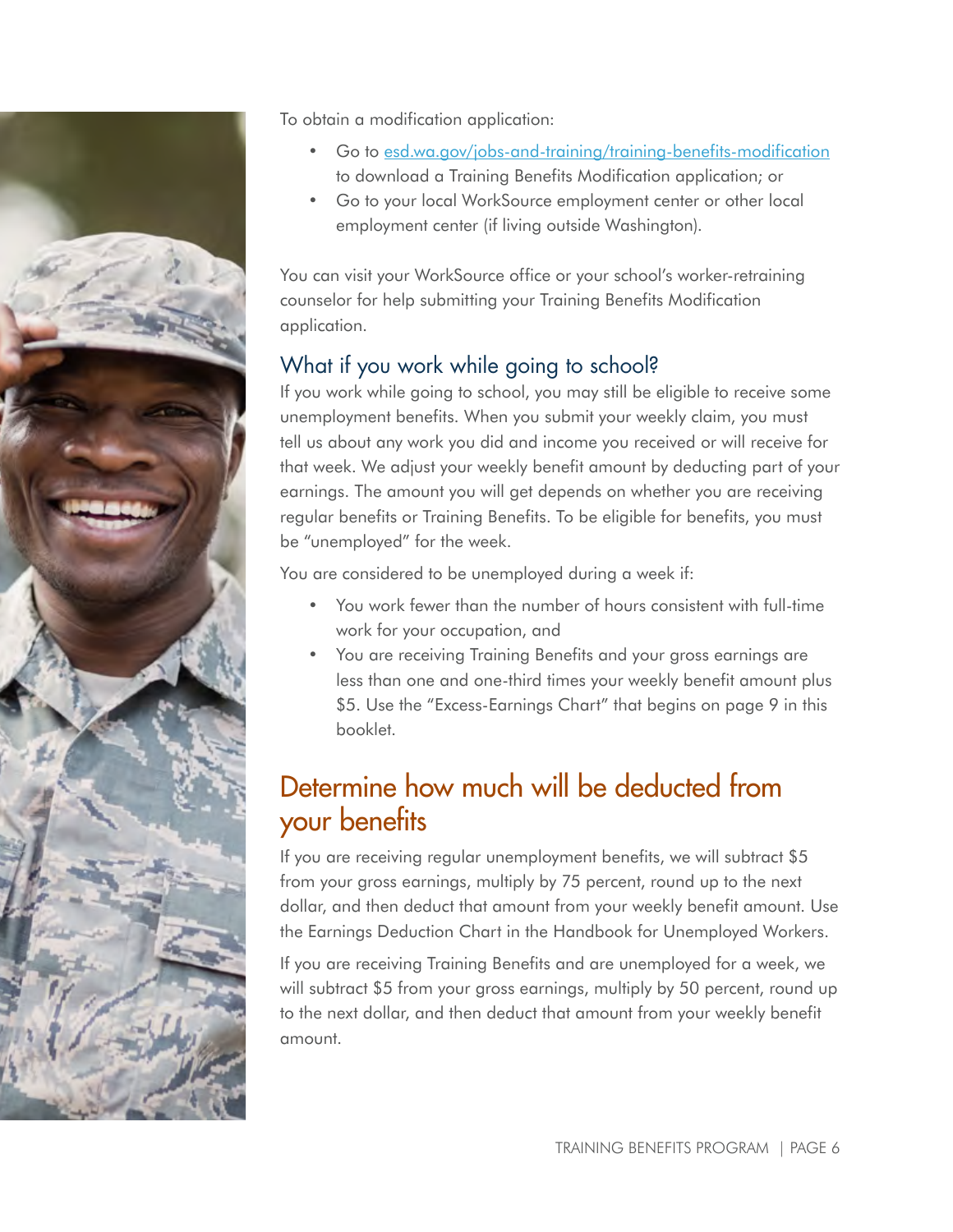You can also use the Excess Earnings and Earnings Deduction charts at end of this handbook to help you calculate your weekly benefit amount (WBA).

On the Excess Earnings Chart:

- 1. Find your weekly benefit amount titled Weekly Benefit Amount (WBA).
- 2. Look at the amount just to the right in the column titled, "You are not eligible if you earn this much or more":
	- a. If your gross earnings are equal to or more than the amount listed for your WBA, you will not be eligible to receive benefits for the week because you aren't "unemployed."
	- b. If your gross earnings are less than the amount listed for your WBA, continue to the Earnings Deduction Chart.

On the Earnings Deduction Chart:

If you are receiving regular unemployment benefits, use the Earnings Deduction Chart as follows:

- 1. Find the range that includes the amount you made in gross earnings in the column titled Gross Earnings.
- 2. Look at the amount just to the right in the column titled Earnings Deduction. This amount will be deducted from your training benefits. Subtract this amount from your WBA to know how much you may receive in Training Benefits for the week.

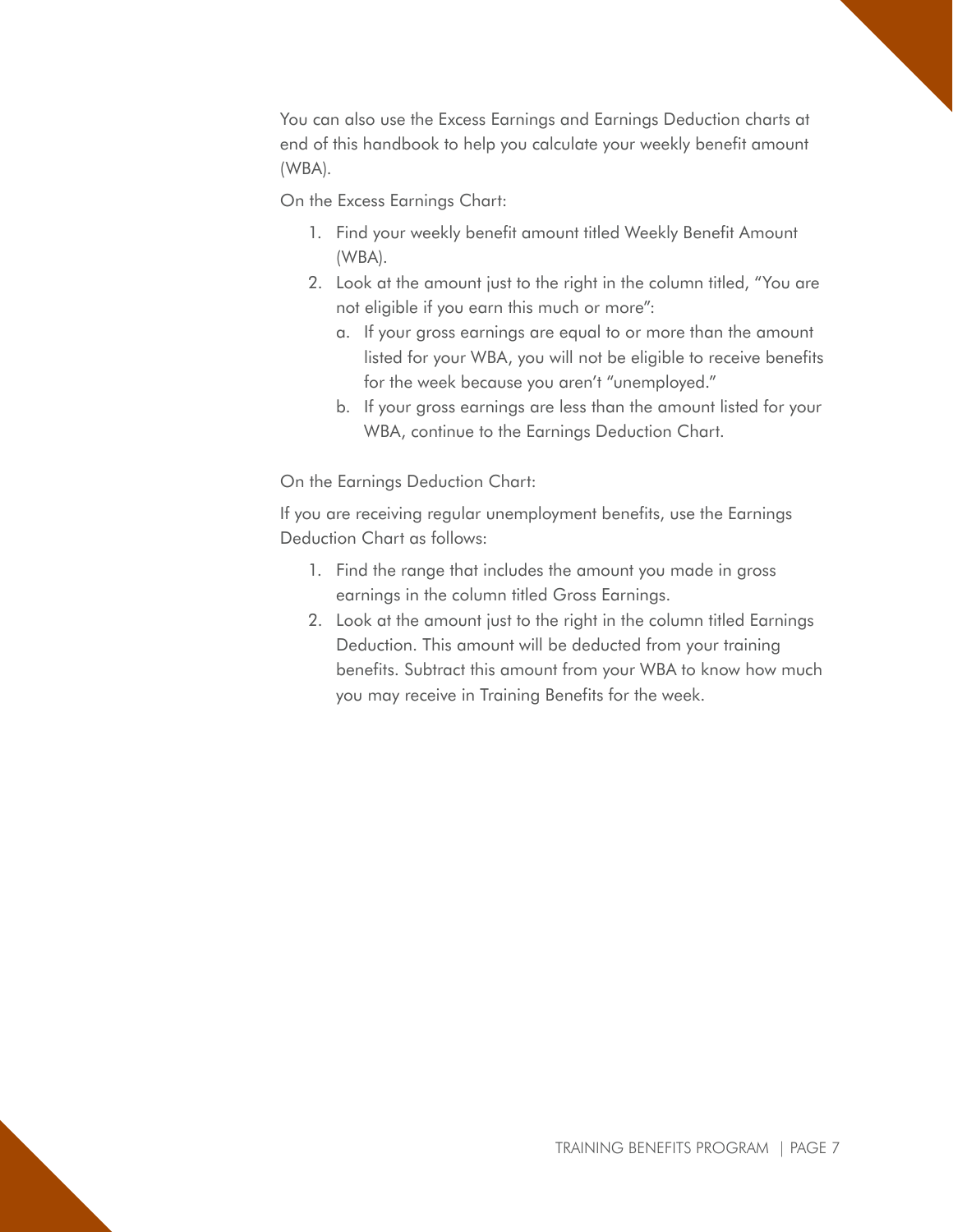# **Training benefits Excess Earnings Chart**



Determine if your work earnings make you eligible or not eligible to receive Training Benefits for any week. You are not eligible for benefits if –

| Your<br>weekly<br>benefit<br>amount<br>(WBA) is: | And your<br>gross work<br>earnings<br>are at least: | Your<br>weekly<br>benefit<br>amount<br>(WBA) is: | <b>And your</b><br>gross work<br>earnings<br>are at least: | Your<br>weekly<br>benefit<br>amount<br>(WBA) is: | And your<br>gross work<br>earnings<br>are at least: | Your<br>weekly<br>benefit<br>amount<br>(WBA) is: | <b>And your</b><br>gross work<br>earnings<br>are at least: | Your<br>weekly<br>benefit<br>amount<br>(WBA) is: | And your<br>gross work<br>earnings<br>are at least: |
|--------------------------------------------------|-----------------------------------------------------|--------------------------------------------------|------------------------------------------------------------|--------------------------------------------------|-----------------------------------------------------|--------------------------------------------------|------------------------------------------------------------|--------------------------------------------------|-----------------------------------------------------|
| \$1,35.00                                        | \$1,85.00                                           | \$1,75.00                                        | \$238.34                                                   | \$215.00                                         | \$291.67                                            | \$255.00                                         | \$345.00                                                   | \$295.00                                         | \$398.34                                            |
| \$1,36.00                                        | \$1,86.34                                           | \$1,76.00                                        | \$239.67                                                   | \$216.00                                         | \$293.00                                            | \$256.00                                         | \$346.34                                                   | \$296.00                                         | \$399.67                                            |
| \$1,37.00                                        | \$1,87.67                                           | \$1,77.00                                        | \$241.00                                                   | \$217.00                                         | \$294.34                                            | \$257.00                                         | \$347.67                                                   | \$297.00                                         | \$401.00                                            |
| \$1,38.00                                        | \$1,89.00                                           | \$1,78.00                                        | \$242.34                                                   | \$218.00                                         | \$295.67                                            | \$258.00                                         | \$349.00                                                   | \$298.00                                         | \$402.34                                            |
| \$1,39.00                                        | \$1,90.34                                           | \$1,79.00                                        | \$243.67                                                   | \$219.00                                         | \$297.00                                            | \$259.00                                         | \$350.34                                                   | \$299.00                                         | \$403.67                                            |
| \$1,40.00                                        | \$1,91.67                                           | \$1,80.00                                        | \$245.00                                                   | \$220.00                                         | \$298.34                                            | \$260.00                                         | \$351.67                                                   | \$300.00                                         | \$405.00                                            |
| \$1,41.00                                        | \$1,93.00                                           | \$1,81.00                                        | \$246.34                                                   | \$221.00                                         | \$299.67                                            | \$261.00                                         | \$353.00                                                   | \$301.00                                         | \$406.34                                            |
| \$1,42.00                                        | \$1,94.34                                           | \$1,82.00                                        | \$247.67                                                   | \$222.00                                         | \$301.00                                            | \$262.00                                         | \$354.34                                                   | \$302.00                                         | \$407.67                                            |
| \$1,43.00                                        | \$1,95.67                                           | \$1,83.00                                        | \$249.00                                                   | \$223.00                                         | \$302.34                                            | \$263.00                                         | \$355.67                                                   | \$303.00                                         | \$409.00                                            |
| \$1,44.00                                        | \$1,97.00                                           | \$1,84.00                                        | \$250.34                                                   | \$224.00                                         | \$303.67                                            | \$264.00                                         | \$357.00                                                   | \$304.00                                         | \$410.34                                            |
| \$1,45.00                                        | \$1,98.34                                           | \$1,85.00                                        | \$251.67                                                   | \$225.00                                         | \$305.00                                            | \$265.00                                         | \$358.34                                                   | \$305.00                                         | \$411.67                                            |
| \$1,46.00                                        | \$1,99.67                                           | \$1,86.00                                        | \$253.00                                                   | \$226.00                                         | \$306.34                                            | \$266.00                                         | \$359.67                                                   | \$306.00                                         | \$413.00                                            |
| \$1,47.00                                        | \$201.00                                            | \$1,87.00                                        | \$254.34                                                   | \$227.00                                         | \$307.67                                            | \$267.00                                         | \$361.00                                                   | \$307.00                                         | \$414.34                                            |
| \$1,48.00                                        | \$202.34                                            | \$1,88.00                                        | \$255.67                                                   | \$228.00                                         | \$309.00                                            | \$268.00                                         | \$362.34                                                   | \$308.00                                         | \$415.67                                            |
| \$1,49.00                                        | \$203.67                                            | \$1,89.00                                        | \$257.00                                                   | \$229.00                                         | \$310.34                                            | \$269.00                                         | \$363.67                                                   | \$309.00                                         | \$417.00                                            |
| \$1,50.00                                        | \$205.00                                            | \$1,90.00                                        | \$258.34                                                   | \$230.00                                         | \$311.67                                            | \$270.00                                         | \$365.00                                                   | \$310.00                                         | \$418.34                                            |
| \$1,51.00                                        | \$206.34                                            | \$1,91.00                                        | \$259.67                                                   | \$231.00                                         | \$313.00                                            | \$271.00                                         | \$366.34                                                   | \$311.00                                         | \$419.67                                            |
| \$1,52.00                                        | \$207.67                                            | \$1,92.00                                        | \$261.00                                                   | \$232.00                                         | \$314.34                                            | \$272.00                                         | \$367.67                                                   | \$312.00                                         | \$421.00                                            |
| \$1,53.00                                        | \$209.00                                            | \$1,93.00                                        | \$262.34                                                   | \$233.00                                         | \$315.67                                            | \$273.00                                         | \$369.00                                                   | \$313.00                                         | \$422.34                                            |
| \$1,54.00                                        | \$210.34                                            | \$1,94.00                                        | \$263.67                                                   | \$234.00                                         | \$317.00                                            | \$274.00                                         | \$370.34                                                   | \$314.00                                         | \$423.67                                            |
| \$1,55.00                                        | \$211.67                                            | \$1,95.00                                        | \$265.00                                                   | \$235.00                                         | \$318.34                                            | \$275.00                                         | \$371.67                                                   | \$315.00                                         | \$425.00                                            |
| \$1,56.00                                        | \$213.00                                            | \$1,96.00                                        | \$266.34                                                   | \$236.00                                         | \$319.67                                            | \$276.00                                         | \$373.00                                                   | \$316.00                                         | \$426.34                                            |
| \$1,57.00                                        | \$214.34                                            | \$1,97.00                                        | \$267.67                                                   | \$237.00                                         | \$321.00                                            | \$277.00                                         | \$374.34                                                   | \$317.00                                         | \$427.67                                            |
| \$1,58.00                                        | \$215.67                                            | \$1,98.00                                        | \$269.00                                                   | \$238.00                                         | \$322.34                                            | \$278.00                                         | \$375.67                                                   | \$318.00                                         | \$429.00                                            |
| \$1,59.00                                        | \$217.00                                            | \$1,99.00                                        | \$270.34                                                   | \$239.00                                         | \$323.67                                            | \$279.00                                         | \$377.00                                                   | \$319.00                                         | \$430.34                                            |
| \$1,60.00                                        | \$218.34                                            | \$200.00                                         | \$271.67                                                   | \$240.00                                         | \$325.00                                            | \$280.00                                         | \$378.34                                                   | \$320.00                                         | \$431.67                                            |
| \$1,61.00                                        | \$219.67                                            | \$201.00                                         | \$273.00                                                   | \$241.00                                         | \$326.34                                            | \$281.00                                         | \$379.67                                                   | \$321.00                                         | \$433.00                                            |
| \$1,62.00                                        | \$221.00                                            | \$202.00                                         | \$274.34                                                   | \$242.00                                         | \$327.67                                            | \$282.00                                         | \$381.00                                                   | \$322.00                                         | \$434.34                                            |
| \$1,63.00                                        | \$222.34                                            | \$203.00                                         | \$275.67                                                   | \$243.00                                         | \$329.00                                            | \$283.00                                         | \$382.34                                                   | \$323.00                                         | \$435.67                                            |
| \$1,64.00                                        | \$223.67                                            | \$204.00                                         | \$277.00                                                   | \$244.00                                         | \$330.34                                            | \$284.00                                         | \$383.67                                                   | \$324.00                                         | \$437.00                                            |
| \$1,65.00                                        | \$225.00                                            | \$205.00                                         | \$278.34                                                   | \$245.00                                         | \$331.67                                            | \$285.00                                         | \$385.00                                                   | \$325.00                                         | \$438.34                                            |
| \$1,66.00                                        | \$226.34                                            | \$206.00                                         | \$279.67                                                   | \$246.00                                         | \$333.00                                            | \$286.00                                         | \$386.34                                                   | \$326.00                                         | \$439.67                                            |
| \$1,67.00                                        | \$227.67                                            | \$207.00                                         | \$281.00                                                   | \$247.00                                         | \$334.34                                            | \$287.00                                         | \$387.67                                                   | \$327.00                                         | \$441.00                                            |
| \$1,68.00                                        | \$229.00                                            | \$208.00                                         | \$282.34                                                   | \$248.00                                         | \$335.67                                            | \$288.00                                         | \$389.00                                                   | \$328.00                                         | \$442.34                                            |
| \$1,69.00                                        | \$230.34                                            | \$209.00                                         | \$283.67                                                   | \$249.00                                         | \$337.00                                            | \$289.00                                         | \$390.34                                                   | \$329.00                                         | \$443.67                                            |
| \$1,70.00                                        | \$231.67                                            | \$210.00                                         | \$285.00                                                   | \$250.00                                         | \$338.34                                            | \$290.00                                         | \$391.67                                                   | \$330.00                                         | \$445.00                                            |
| \$1,71.00                                        | \$233.00                                            | \$211.00                                         | \$286.34                                                   | \$251.00                                         | \$339.67                                            | \$291.00                                         | \$393.00                                                   | \$331.00                                         | \$446.34                                            |
| \$1,72.00                                        | \$234.34                                            | \$212.00                                         | \$287.67                                                   | \$252.00                                         | \$341.00                                            | \$292.00                                         | \$394.34                                                   | \$332.00                                         | \$447.67                                            |
| \$1,73.00                                        | \$235.67                                            | \$213.00                                         | \$289.00                                                   | \$253.00                                         | \$342.34                                            | \$293.00                                         | \$395.67                                                   | \$333.00                                         | \$449.00                                            |
| \$1,74.00                                        | \$237.00                                            | \$214.00                                         | \$290.34                                                   | \$254.00                                         | \$343.67                                            | \$294.00                                         | \$397.00                                                   | \$334.00                                         | \$450.34                                            |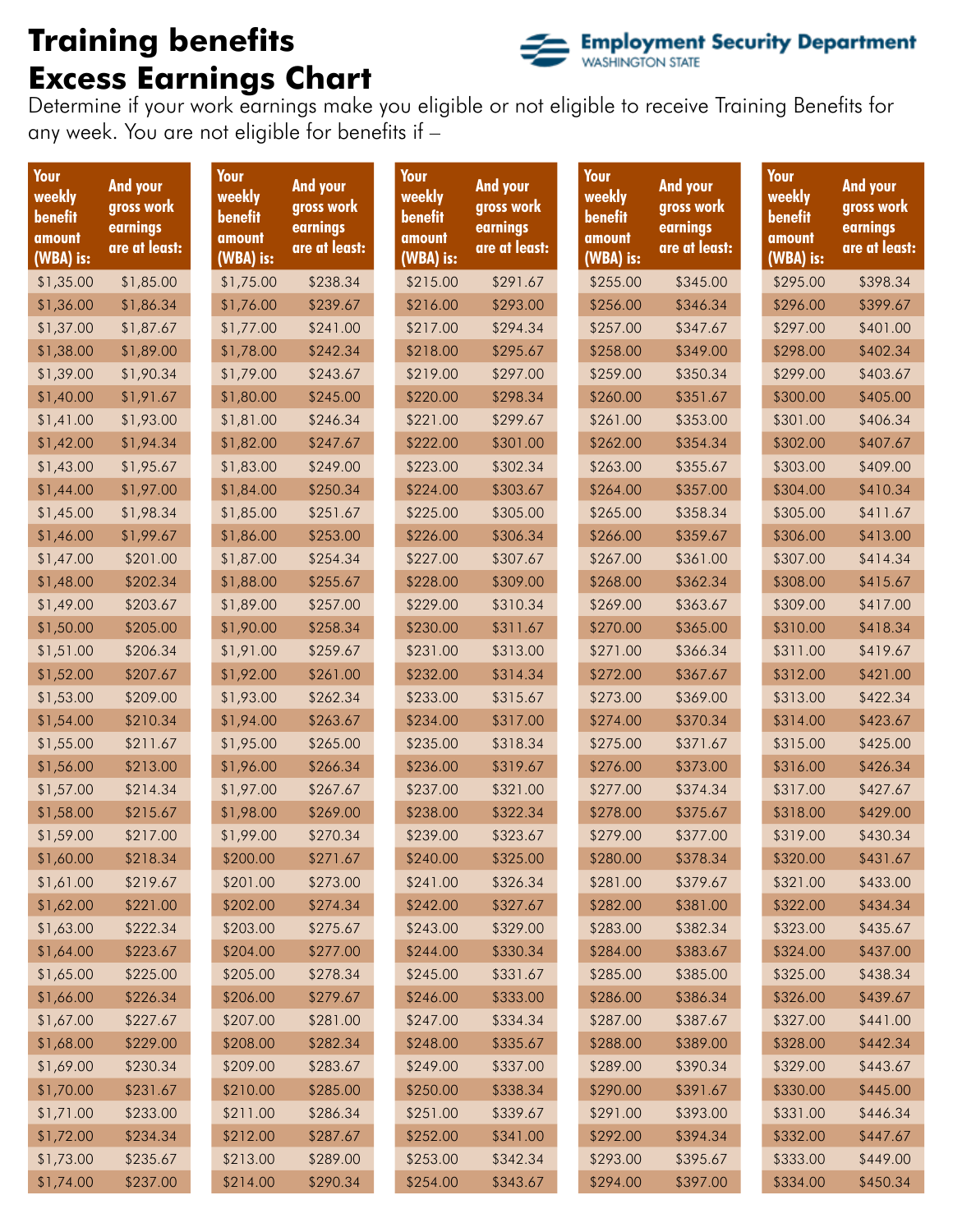| Your<br>weekly<br>benefit<br>amount<br>(WBA) is: | <b>And your</b><br>gross work<br>earnings<br>are at least: | Your<br>weekly<br>benefit<br>amount<br>(WBA) is: | <b>And your</b><br>gross work<br>earnings<br>are at least: | Your<br>weekly<br>benefit<br>amount<br>(WBA) is: | And your<br>gross work<br>earnings<br>are at least: | Your<br>weekly<br>benefit<br>amount<br>(WBA) is: | <b>And your</b><br>gross work<br>earnings<br>are at least: | Your<br>weekly<br>benefit<br>amount<br>(WBA) is: | <b>And your</b><br>gross work<br>earnings<br>are at least: |
|--------------------------------------------------|------------------------------------------------------------|--------------------------------------------------|------------------------------------------------------------|--------------------------------------------------|-----------------------------------------------------|--------------------------------------------------|------------------------------------------------------------|--------------------------------------------------|------------------------------------------------------------|
| \$335.00                                         | \$451.67                                                   | \$381.00                                         | \$513.00                                                   | \$427.00                                         | \$574.34                                            | \$473.00                                         | \$635.67                                                   | \$519.00                                         | \$697.00                                                   |
| \$336.00                                         | \$453.00                                                   | \$382.00                                         | \$514.34                                                   | \$428.00                                         | \$575.67                                            | \$474.00                                         | \$637.00                                                   | \$520.00                                         | \$698.34                                                   |
| \$337.00                                         | \$454.34                                                   | \$383.00                                         | \$515.67                                                   | \$429.00                                         | \$577.00                                            | \$475.00                                         | \$638.34                                                   | \$521.00                                         | \$699.67                                                   |
| \$338.00                                         | \$455.67                                                   | \$384.00                                         | \$517.00                                                   | \$430.00                                         | \$578.34                                            | \$476.00                                         | \$639.67                                                   | \$522.00                                         | \$701.00                                                   |
| \$339.00                                         | \$457.00                                                   | \$385.00                                         | \$518.34                                                   | \$431.00                                         | \$579.67                                            | \$477.00                                         | \$641.00                                                   | \$523.00                                         | \$702.34                                                   |
| \$340.00                                         | \$458.34                                                   | \$386.00                                         | \$519.67                                                   | \$432.00                                         | \$581.00                                            | \$478.00                                         | \$642.34                                                   | \$524.00                                         | \$703.67                                                   |
| \$341.00                                         | \$459.67                                                   | \$387.00                                         | \$521.00                                                   | \$433.00                                         | \$582.34                                            | \$479.00                                         | \$643.67                                                   | \$525.00                                         | \$705.00                                                   |
| \$342.00                                         | \$461.00                                                   | \$388.00                                         | \$522.34                                                   | \$434.00                                         | \$583.67                                            | \$480.00                                         | \$645.00                                                   | \$526.00                                         | \$706.34                                                   |
| \$343.00                                         | \$462.34                                                   | \$389.00                                         | \$523.67                                                   | \$435.00                                         | \$585.00                                            | \$481.00                                         | \$646.34                                                   | \$527.00                                         | \$707.67                                                   |
| \$344.00                                         | \$463.67                                                   | \$390.00                                         | \$525.00                                                   | \$436.00                                         | \$586.34                                            | \$482.00                                         | \$647.67                                                   | \$528.00                                         | \$709.00                                                   |
| \$345.00                                         | \$465.00                                                   | \$391.00                                         | \$526.34                                                   | \$437.00                                         | \$587.67                                            | \$483.00                                         | \$649.00                                                   | \$529.00                                         | \$710.34                                                   |
| \$346.00                                         | \$466.34                                                   | \$392.00                                         | \$527.67                                                   | \$438.00                                         | \$589.00                                            | \$484.00                                         | \$650.34                                                   | \$530.00                                         | \$711.67                                                   |
| \$347.00                                         | \$467.67                                                   | \$393.00                                         | \$529.00                                                   | \$439.00                                         | \$590.34                                            | \$485.00                                         | \$651.67                                                   | \$531.00                                         | \$713.00                                                   |
| \$348.00                                         | \$469.00                                                   | \$394.00                                         | \$530.34                                                   | \$440.00                                         | \$591.67                                            | \$486.00                                         | \$653.00                                                   | \$532.00                                         | \$714.34                                                   |
| \$349.00                                         | \$470.34                                                   | \$395.00                                         | \$531.67                                                   | \$441.00                                         | \$593.00                                            | \$487.00                                         | \$654.34                                                   | \$533.00                                         | \$715.67                                                   |
| \$350.00                                         | \$471.67                                                   | \$396.00                                         | \$533.00                                                   | \$442.00                                         | \$594.34                                            | \$488.00                                         | \$655.67                                                   | \$534.00                                         | \$717.00                                                   |
| \$351.00                                         | \$473.00                                                   | \$397.00                                         | \$534.34                                                   | \$443.00                                         | \$595.67                                            | \$489.00                                         | \$657.00                                                   | \$535.00                                         | \$718.34                                                   |
| \$352.00                                         | \$474.34                                                   | \$398.00                                         | \$535.67                                                   | \$444.00                                         | \$597.00                                            | \$490.00                                         | \$658.34                                                   | \$536.00                                         | \$719.67                                                   |
| \$353.00                                         | \$475.67                                                   | \$399.00                                         | \$537.00                                                   | \$445.00                                         | \$598.34                                            | \$491.00                                         | \$659.67                                                   | \$537.00                                         | \$721.00                                                   |
| \$354.00                                         | \$477.00                                                   | \$400.00                                         | \$538.34                                                   | \$446.00                                         | \$599.67                                            | \$492.00                                         | \$661.00                                                   | \$538.00                                         | \$722.34                                                   |
| \$355.00                                         | \$478.34                                                   | \$401.00                                         | \$539.67                                                   | \$447.00                                         | \$601.00                                            | \$493.00                                         | \$662.34                                                   | \$539.00                                         | \$723.67                                                   |
| \$356.00                                         | \$479.67                                                   | \$402.00                                         | \$541.00                                                   | \$448.00                                         | \$602.34                                            | \$494.00                                         | \$663.67                                                   | \$540.00                                         | \$725.00                                                   |
| \$357.00                                         | \$481.00                                                   | \$403.00                                         | \$542.34                                                   | \$449.00                                         | \$603.67                                            | \$495.00                                         | \$665.00                                                   | \$541.00                                         | \$726.34                                                   |
| \$358.00                                         | \$482.34                                                   | \$404.00                                         | \$543.67                                                   | \$450.00                                         | \$605.00                                            | \$496.00                                         | \$666.34                                                   | \$542.00                                         | \$727.67                                                   |
| \$359.00                                         | \$483.67                                                   | \$405.00                                         | \$545.00                                                   | \$451.00                                         | \$606.34                                            | \$497.00                                         | \$667.67                                                   | \$543.00                                         | \$729.00                                                   |
| \$360.00                                         | \$485.00                                                   | \$406.00                                         | \$546.34                                                   | \$452.00                                         | \$607.67                                            | \$498.00                                         | \$669.00                                                   | \$544.00                                         | \$730.34                                                   |
| \$361.00                                         | \$486.34                                                   | \$407.00                                         | \$547.67                                                   | \$453.00                                         | \$609.00                                            | \$499.00                                         | \$670.34                                                   | \$545.00                                         | \$731.67                                                   |
| \$362.00                                         | \$487.67                                                   | \$408.00                                         | \$549.00                                                   | \$454.00                                         | \$610.34                                            | \$500.00                                         | \$671.67                                                   | \$546.00                                         | \$733.00                                                   |
| \$363.00                                         | \$489.00                                                   | \$409.00                                         | \$550.34                                                   | \$455.00                                         | \$611.67                                            | \$501.00                                         | \$673.00                                                   | \$547.00                                         | \$734.34                                                   |
| \$364.00                                         | \$490.34                                                   | \$410.00                                         | \$551.67                                                   | \$456.00                                         | \$613.00                                            | \$502.00                                         | \$674.34                                                   | \$548.00                                         | \$735.67                                                   |
| \$365.00                                         | \$491.67                                                   | \$411.00                                         | \$553.00                                                   | \$457.00                                         | \$614.34                                            | \$503.00                                         | \$675.67                                                   | \$549.00                                         | \$737.00                                                   |
| \$366.00                                         | \$493.00                                                   | \$412.00                                         | \$554.34                                                   | \$458.00                                         | \$615.67                                            | \$504.00                                         | \$677.00                                                   | \$550.00                                         | \$738.34                                                   |
| \$367.00                                         | \$494.34                                                   | \$413.00                                         | \$555.67                                                   | \$459.00                                         | \$617.00                                            | \$505.00                                         | \$678.34                                                   | \$551.00                                         | \$739.67                                                   |
| \$368.00                                         | \$495.67                                                   | \$414.00                                         | \$557.00                                                   | \$460.00                                         | \$618.34                                            | \$506.00                                         | \$679.67                                                   | \$552.00                                         | \$741.00                                                   |
| \$369.00                                         | \$497.00                                                   | \$415.00                                         | \$558.34                                                   | \$461.00                                         | \$619.67                                            | \$507.00                                         | \$681.00                                                   | \$553.00                                         | \$742.34                                                   |
| \$370.00                                         | \$498.34                                                   | \$416.00                                         | \$559.67                                                   | \$462.00                                         | \$621.00                                            | \$508.00                                         | \$682.34                                                   | \$554.00                                         | \$743.67                                                   |
| \$371.00                                         | \$499.67                                                   | \$417.00                                         | \$561.00                                                   | \$463.00                                         | \$622.34                                            | \$509.00                                         | \$683.67                                                   | \$555.00                                         | \$745.00                                                   |
| \$372.00                                         | \$501.00                                                   | \$418.00                                         | \$562.34                                                   | \$464.00                                         | \$623.67                                            | \$510.00                                         | \$685.00                                                   | \$556.00                                         | \$746.34                                                   |
| \$373.00                                         | \$502.34                                                   | \$419.00                                         | \$563.67                                                   | \$465.00                                         | \$625.00                                            | \$511.00                                         | \$686.34                                                   | \$557.00                                         | \$747.67                                                   |
| \$374.00                                         | \$503.67                                                   | \$420.00                                         | \$565.00                                                   | \$466.00                                         | \$626.34                                            | \$512.00                                         | \$687.67                                                   | \$558.00                                         | \$749.00                                                   |
| \$375.00                                         | \$505.00                                                   | \$421.00                                         | \$566.34                                                   | \$467.00                                         | \$627.67                                            | \$513.00                                         | \$689.00                                                   | \$559.00                                         | \$750.34                                                   |
| \$376.00                                         | \$506.34                                                   | \$422.00                                         | \$567.67                                                   | \$468.00                                         | \$629.00                                            | \$514.00                                         | \$690.34                                                   | \$560.00                                         | \$751.67                                                   |
| \$377.00                                         | \$507.67                                                   | \$423.00                                         | \$569.00                                                   | \$469.00                                         | \$630.34                                            | \$515.00                                         | \$691.67                                                   | \$561.00                                         | \$753.00                                                   |
| \$378.00                                         | \$509.00                                                   | \$424.00                                         | \$570.34                                                   | \$470.00                                         | \$631.67                                            | \$516.00                                         | \$693.00                                                   | \$562.00                                         | \$754.34                                                   |
| \$379.00                                         | \$510.34                                                   | \$425.00                                         | \$571.67                                                   | \$471.00                                         | \$633.00                                            | \$517.00                                         | \$694.34                                                   | \$563.00                                         | \$755.67                                                   |
| \$380.00                                         | \$511.67                                                   | \$426.00                                         | \$573.00                                                   | \$472.00                                         | \$634.34                                            | \$518.00                                         | \$695.67                                                   | \$564.00                                         | \$757.00                                                   |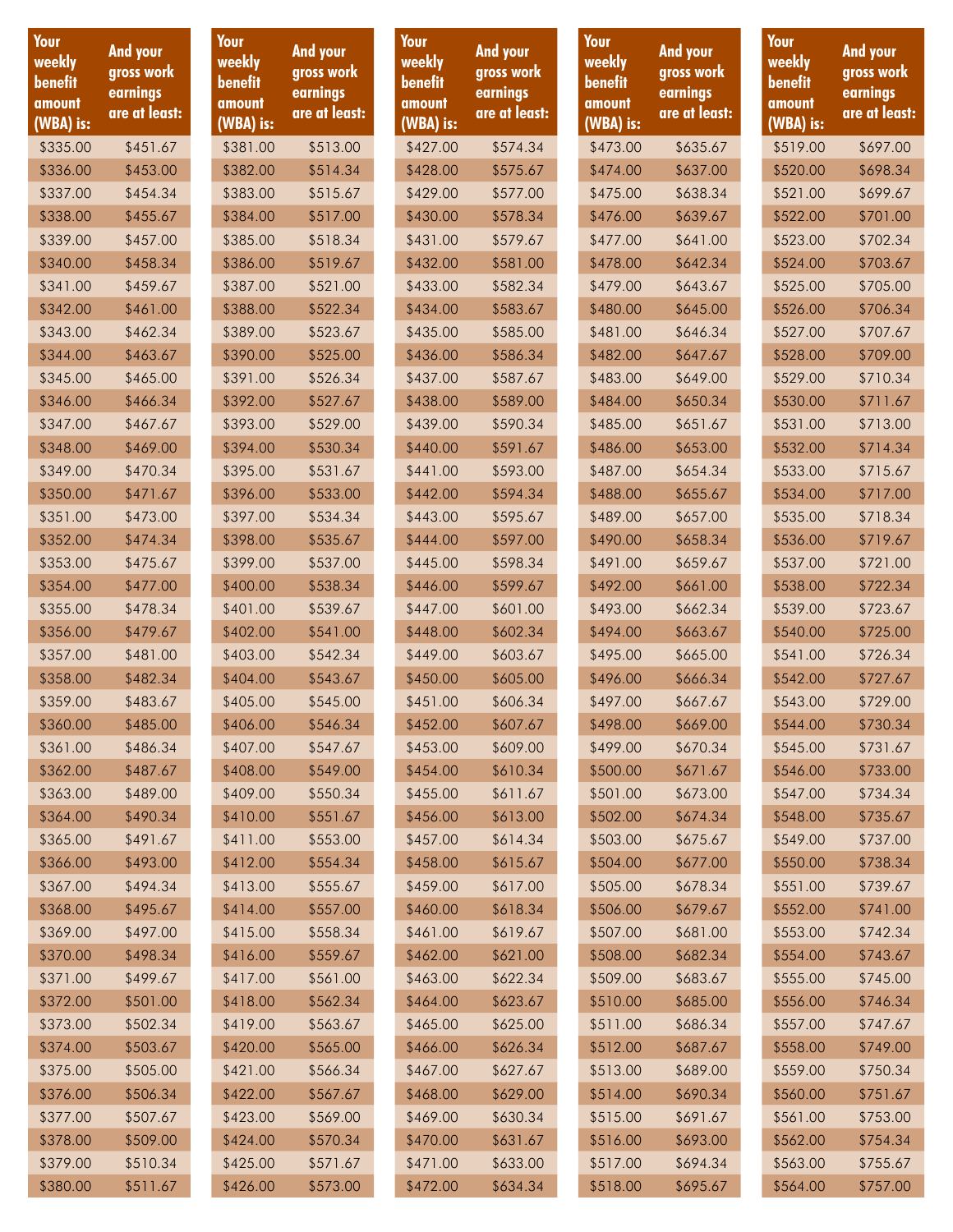| Your<br>weekly<br>benefit<br>amount<br>(WBA) is: | <b>And your</b><br>gross work<br>earnings<br>are at least: | Your<br>weekly<br>benefit<br>amount<br>(WBA) is: | <b>And your</b><br>gross work<br>earnings<br>are at least: | Your<br>weekly<br>benefit<br>amount<br>(WBA) is: | And your<br>gross work<br>earnings<br>are at least: | Your<br>weekly<br>benefit<br>amount<br>(WBA) is: | <b>And your</b><br>gross work<br>earnings<br>are at least: | Your<br>weekly<br>benefit<br>amount<br>(WBA) is: | And your<br>gross work<br>earnings<br>are at least: |
|--------------------------------------------------|------------------------------------------------------------|--------------------------------------------------|------------------------------------------------------------|--------------------------------------------------|-----------------------------------------------------|--------------------------------------------------|------------------------------------------------------------|--------------------------------------------------|-----------------------------------------------------|
| \$565.00                                         | \$758.34                                                   | \$611.00                                         | \$819.67                                                   | \$657.00                                         | \$881.00                                            | \$703.00                                         | \$942.34                                                   | \$749.00                                         | \$1,003.67                                          |
| \$566.00                                         | \$759.67                                                   | \$612.00                                         | \$821.00                                                   | \$658.00                                         | \$882.34                                            | \$704.00                                         | \$943.67                                                   | \$750.00                                         | \$1,005.00                                          |
| \$567.00                                         | \$761.00                                                   | \$613.00                                         | \$822.34                                                   | \$659.00                                         | \$883.67                                            | \$705.00                                         | \$945.00                                                   | \$751.00                                         | \$1,006.34                                          |
| \$568.00                                         | \$762.34                                                   | \$614.00                                         | \$823.67                                                   | \$660.00                                         | \$885.00                                            | \$706.00                                         | \$946.34                                                   | \$752.00                                         | \$1,007.67                                          |
| \$569.00                                         | \$763.67                                                   | \$615.00                                         | \$825.00                                                   | \$661.00                                         | \$886.34                                            | \$707.00                                         | \$947.67                                                   | \$753.00                                         | \$1,009.00                                          |
| \$570.00                                         | \$765.00                                                   | \$616.00                                         | \$826.34                                                   | \$662.00                                         | \$887.67                                            | \$708.00                                         | \$949.00                                                   | \$754.00                                         | \$1,010.34                                          |
| \$571.00                                         | \$766.34                                                   | \$617.00                                         | \$827.67                                                   | \$663.00                                         | \$889.00                                            | \$709.00                                         | \$950.34                                                   | \$755.00                                         | \$1,011.67                                          |
| \$572.00                                         | \$767.67                                                   | \$618.00                                         | \$829.00                                                   | \$664.00                                         | \$890.34                                            | \$710.00                                         | \$951.67                                                   | \$756.00                                         | \$1,013.00                                          |
| \$573.00                                         | \$769.00                                                   | \$619.00                                         | \$830.34                                                   | \$665.00                                         | \$891.67                                            | \$711.00                                         | \$953.00                                                   | \$757.00                                         | \$1,014.34                                          |
| \$574.00                                         | \$770.34                                                   | \$620.00                                         | \$831.67                                                   | \$666.00                                         | \$893.00                                            | \$712.00                                         | \$954.34                                                   | \$758.00                                         | \$1,015.67                                          |
| \$575.00                                         | \$771.67                                                   | \$621.00                                         | \$833.00                                                   | \$667.00                                         | \$894.34                                            | \$713.00                                         | \$955.67                                                   | \$759.00                                         | \$1,017.00                                          |
| \$576.00                                         | \$773.00                                                   | \$622.00                                         | \$834.34                                                   | \$668.00                                         | \$895.67                                            | \$714.00                                         | \$957.00                                                   | \$760.00                                         | \$1,018.34                                          |
| \$577.00                                         | \$774.34                                                   | \$623.00                                         | \$835.67                                                   | \$669.00                                         | \$897.00                                            | \$715.00                                         | \$958.34                                                   | \$761.00                                         | \$1,019.67                                          |
| \$578.00                                         | \$775.67                                                   | \$624.00                                         | \$837.00                                                   | \$670.00                                         | \$898.34                                            | \$716.00                                         | \$959.67                                                   | \$762.00                                         | \$1,021.00                                          |
| \$579.00                                         | \$777.00                                                   | \$625.00                                         | \$838.34                                                   | \$671.00                                         | \$899.67                                            | \$717.00                                         | \$961.00                                                   | \$763.00                                         |                                                     |
|                                                  |                                                            |                                                  |                                                            |                                                  |                                                     |                                                  |                                                            |                                                  | \$1,022.34                                          |
| \$580.00                                         | \$778.34                                                   | \$626.00                                         | \$839.67                                                   | \$672.00                                         | \$901.00                                            | \$718.00                                         | \$962.34                                                   | \$764.00                                         | \$1,023.67                                          |
| \$581.00                                         | \$779.67                                                   | \$627.00                                         | \$841.00                                                   | \$673.00                                         | \$902.34                                            | \$719.00                                         | \$963.67                                                   | \$765.00                                         | \$1,025.00                                          |
| \$582.00                                         | \$781.00                                                   | \$628.00                                         | \$842.34                                                   | \$674.00                                         | \$903.67                                            | \$720.00                                         | \$965.00                                                   | \$766.00                                         | \$1,026.34                                          |
| \$583.00                                         | \$782.34                                                   | \$629.00                                         | \$843.67                                                   | \$675.00                                         | \$905.00                                            | \$721.00                                         | \$966.34                                                   | \$767.00                                         | \$1,027.67                                          |
| \$584.00                                         | \$783.67                                                   | \$630.00                                         | \$845.00                                                   | \$676.00                                         | \$906.34                                            | \$722.00                                         | \$967.67                                                   | \$768.00                                         | \$1,029.00                                          |
| \$585.00                                         | \$785.00                                                   | \$631.00                                         | \$846.34                                                   | \$677.00                                         | \$907.67                                            | \$723.00                                         | \$969.00                                                   | \$769.00                                         | \$1,030.34                                          |
| \$586.00                                         | \$786.34                                                   | \$632.00                                         | \$847.67                                                   | \$678.00                                         | \$909.00                                            | \$724.00                                         | \$970.34                                                   | \$770.00                                         | \$1,031.67                                          |
| \$587.00                                         | \$787.67                                                   | \$633.00                                         | \$849.00                                                   | \$679.00                                         | \$910.34                                            | \$725.00                                         | \$971.67                                                   | \$771.00                                         | \$1,033.00                                          |
| \$588.00                                         | \$789.00                                                   | \$634.00                                         | \$850.34                                                   | \$680.00                                         | \$911.67                                            | \$726.00                                         | \$973.00                                                   | \$772.00                                         | \$1,034.34                                          |
| \$589.00                                         | \$790.34                                                   | \$635.00                                         | \$851.67                                                   | \$681.00                                         | \$913.00                                            | \$727.00                                         | \$974.34                                                   | \$773.00                                         | \$1,035.67                                          |
| \$590.00                                         | \$791.67                                                   | \$636.00                                         | \$853.00                                                   | \$682.00                                         | \$914.34                                            | \$728.00                                         | \$975.67                                                   | \$774.00                                         | \$1,037.00                                          |
| \$591.00                                         | \$793.00                                                   | \$637.00                                         | \$854.34                                                   | \$683.00                                         | \$915.67                                            | \$729.00                                         | \$977.00                                                   | \$775.00                                         | \$1,038.34                                          |
| \$592.00                                         | \$794.34                                                   | \$638.00                                         | \$855.67                                                   | \$684.00                                         | \$917.00                                            | \$730.00                                         | \$978.34                                                   | \$776.00                                         | \$1,039.67                                          |
| \$593.00                                         | \$795.67                                                   | \$639.00                                         | \$857.00                                                   | \$685.00                                         | \$918.34                                            | \$731.00                                         | \$979.67                                                   | \$777.00                                         | \$1,041.00                                          |
| \$594.00                                         | \$797.00                                                   | \$640.00                                         | \$858.34                                                   | \$686.00                                         | \$919.67                                            | \$732.00                                         | \$981.00                                                   | \$778.00                                         | \$1,042.34                                          |
| \$595.00                                         | \$798.34                                                   | \$641.00                                         | \$859.67                                                   | \$687.00                                         | \$921.00                                            | \$733.00                                         | \$982.34                                                   | \$779.00                                         | \$1,043.67                                          |
| \$596.00                                         | \$799.67                                                   | \$642.00                                         | \$861.00                                                   | \$688.00                                         | \$922.34                                            | \$734.00                                         | \$983.67                                                   | \$780.00                                         | \$1,045.00                                          |
| \$597.00                                         | \$801.00                                                   | \$643.00                                         | \$862.34                                                   | \$689.00                                         | \$923.67                                            | \$735.00                                         | \$985.00                                                   | \$781.00                                         | \$1,046.34                                          |
| \$598.00                                         | \$802.34                                                   | \$644.00                                         | \$863.67                                                   | \$690.00                                         | \$925.00                                            | \$736.00                                         | \$986.34                                                   | \$782.00                                         | \$1,047.67                                          |
| \$599.00                                         | \$803.67                                                   | \$645.00                                         | \$865.00                                                   | \$691.00                                         | \$926.34                                            | \$737.00                                         | \$987.67                                                   | \$783.00                                         | \$1,049.00                                          |
| \$600.00                                         | \$805.00                                                   | \$646.00                                         | \$866.34                                                   | \$692.00                                         | \$927.67                                            | \$738.00                                         | \$989.00                                                   | \$784.00                                         | \$1,050.34                                          |
| \$601.00                                         | \$806.34                                                   | \$647.00                                         | \$867.67                                                   | \$693.00                                         | \$929.00                                            | \$739.00                                         | \$990.34                                                   | \$785.00                                         | \$1,051.67                                          |
| \$602.00                                         | \$807.67                                                   | \$648.00                                         | \$869.00                                                   | \$694.00                                         | \$930.34                                            | \$740.00                                         | \$991.67                                                   | \$786.00                                         | \$1,053.00                                          |
| \$603.00                                         | \$809.00                                                   | \$649.00                                         | \$870.34                                                   | \$695.00                                         | \$931.67                                            | \$741.00                                         | \$993.00                                                   | \$787.00                                         | \$1,054.34                                          |
| \$604.00                                         | \$810.34                                                   | \$650.00                                         | \$871.67                                                   | \$696.00                                         | \$933.00                                            | \$742.00                                         | \$994.34                                                   | \$788.00                                         | \$1,055.67                                          |
| \$605.00                                         | \$811.67                                                   | \$651.00                                         | \$873.00                                                   | \$697.00                                         | \$934.34                                            | \$743.00                                         | \$995.67                                                   | \$789.00                                         | \$1,057.00                                          |
| \$606.00                                         | \$813.00                                                   | \$652.00                                         | \$874.34                                                   | \$698.00                                         | \$935.67                                            | \$744.00                                         | \$997.00                                                   | \$790.00                                         | \$1,058.34                                          |
| \$607.00                                         | \$814.34                                                   | \$653.00                                         | \$875.67                                                   | \$699.00                                         | \$937.00                                            | \$745.00                                         | \$998.34                                                   | \$791.00                                         | \$1,059.67                                          |
| \$608.00                                         | \$815.67                                                   | \$654.00                                         | \$877.00                                                   | \$700.00                                         | \$938.34                                            | \$746.00                                         | \$999.67                                                   | \$792.00                                         | \$1,061.00                                          |
| \$609.00                                         | \$817.00                                                   | \$655.00                                         | \$878.34                                                   | \$701.00                                         | \$939.67                                            | \$747.00                                         | \$1,001.00                                                 | \$793.00                                         | \$1,062.34                                          |
| \$610.00                                         | \$818.34                                                   | \$656.00                                         | \$879.67                                                   | \$702.00                                         | \$941.00                                            | \$748.00                                         | \$1,002.34                                                 | \$794.00                                         | \$1,063.67                                          |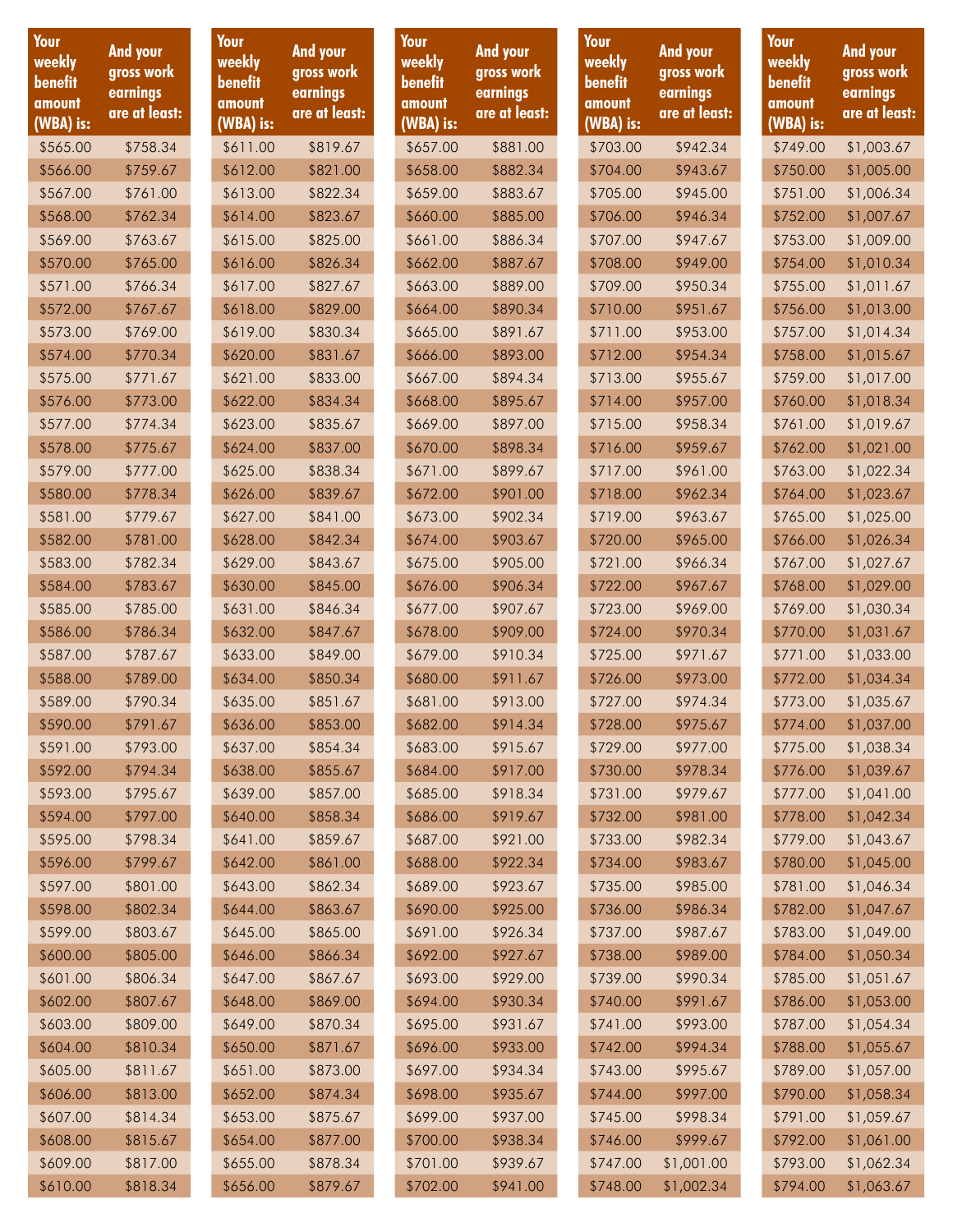| Your<br>weekly<br>benefit<br>amount | And your<br>gross work<br>earnings | Your<br>weekly<br>benefit<br>amount | <b>And your</b><br>gross work<br>earnings | Your<br>weekly<br>benefit<br>amount |
|-------------------------------------|------------------------------------|-------------------------------------|-------------------------------------------|-------------------------------------|
| (WBA) is:                           | are at least:                      | (WBA) is:                           | are at least:                             | (WBA) is:                           |
| \$795.00                            | \$1,065.00                         | \$840.00                            | \$1,125.00                                | \$885.00                            |
| \$796.00                            | \$1,066.34                         | \$841.00                            | \$1,126.34                                | \$886.00                            |
| \$797.00                            | \$1,067.67                         | \$842.00                            | \$1,127.67                                | \$887.00                            |
| \$798.00                            | \$1,069.00                         | \$843.00                            | \$1,129.00                                | \$888.00                            |
| \$799.00                            | \$1,070.34                         | \$844.00                            | \$1,130.34                                | \$889.00                            |
| \$800.00                            | \$1,071.67                         | \$845.00                            | \$1,131.67                                | \$890.00                            |
| \$801.00                            | \$1,073.00                         | \$846.00                            | \$1,133.00                                | \$891.00                            |
| \$802.00                            | \$1,074.34                         | \$847.00                            | \$1,134.34                                | \$892.00                            |
| \$803.00                            | \$1,075.67                         | \$848.00                            | \$1,135.67                                | \$893.00                            |
| \$804.00                            | \$1,077.00                         | \$849.00                            | \$1,137.00                                | \$894.00                            |
| \$805.00                            | \$1,078.34                         | \$850.00                            | \$1,138.34                                | \$895.00                            |
| \$806.00                            | \$1,079.67                         | \$851.00                            | \$1,139.67                                | \$896.00                            |
| \$807.00                            | \$1,081.00                         | \$852.00                            | \$1,141.00                                | \$897.00                            |
| \$808.00                            | \$1,082.34                         | \$853.00                            | \$1,142.34                                | \$898.00                            |
| \$809.00                            | \$1,083.67                         | \$854.00                            | \$1,143.67                                | \$899.00                            |
| \$810.00                            | \$1,085.00                         | \$855.00                            | \$1,145.00                                | \$900.00                            |
| \$811.00                            | \$1,086.34                         | \$856.00                            | \$1,146.34                                | \$901.00                            |
| \$812.00                            | \$1,087.67                         | \$857.00                            | \$1,147.67                                | \$902.00                            |
| \$813.00                            | \$1,089.00                         | \$858.00                            | \$1,149.00                                | \$903.00                            |
| \$814.00                            | \$1,090.34                         | \$859.00                            | \$1,150.34                                | \$904.00                            |
| \$815.00                            | \$1,091.67                         | \$860.00                            | \$1,151.67                                | \$905.00                            |
| \$816.00                            | \$1,093.00                         | \$861.00                            | \$1,153.00                                | \$906.00                            |
| \$817.00                            | \$1,094.34                         | \$862.00                            | \$1,154.34                                | \$907.00                            |
| \$818.00                            | \$1,095.67                         | \$863.00                            | \$1,155.67                                | \$908.00                            |
| \$819.00                            | \$1,097.00                         | \$864.00                            | \$1,157.00                                | \$909.00                            |
| \$820.00                            | \$1,098.34                         | \$865.00                            | \$1,158.34                                | \$910.00                            |
| \$821.00                            | \$1,099.67                         | \$866.00                            | \$1,159.67                                | \$911.00                            |
| \$822.00                            | \$1,101.00                         | \$867.00                            | \$1,161.00                                | \$912.00                            |
| \$823.00                            | \$1,102.34                         | \$868.00                            | \$1,162.34                                | \$913.00                            |
| \$824.00                            | \$1,103.67                         | \$869.00                            | \$1,163.67                                | \$914.00                            |
| \$825.00                            | \$1,105.00                         | \$870.00                            | \$1,165.00                                | \$915.00                            |
| \$826.00                            | \$1,106.34                         | \$871.00                            | \$1,166.34                                | \$916.00                            |
| \$827.00                            | \$1,107.67                         | \$872.00                            | \$1,167.67                                | \$917.00                            |
| \$828.00                            | \$1,109.00                         | \$873.00                            | \$1,169.00                                | \$918.00                            |
| \$829.00                            | \$1,110.34                         | \$874.00                            | \$1,170.34                                | \$919.00                            |
| \$830.00                            | \$1,111.67                         | \$875.00                            | \$1,171.67                                | \$920.00                            |
| \$831.00<br>\$832.00                | \$1,113.00<br>\$1,114.34           | \$876.00<br>\$877.00                | \$1,173.00<br>\$1,174.34                  | \$921.00<br>\$922.00                |
| \$833.00                            | \$1,115.67                         | \$878.00                            | \$1,175.67                                | \$923.00                            |
| \$834.00                            | \$1,117.00                         | \$879.00                            | \$1,177.00                                | \$924.00                            |
| \$835.00                            | \$1,118.34                         | \$880.00                            | \$1,178.34                                | \$925.00                            |
| \$836.00                            | \$1,119.67                         | \$881.00                            | \$1,179.67                                | \$926.00                            |
| \$837.00                            | \$1,121.00                         | \$882.00                            | \$1,181.00                                | \$927.00                            |
| \$838.00                            | \$1,122.34                         | \$883.00                            | \$1,182.34                                | \$928.00                            |
| \$839.00                            | \$1,123.67                         | \$884.00                            | \$1,183.67                                | \$929.00                            |

**And your gross work earnings are at least:**

\$885.00 \$1,185.00 \$1,186.34 \$887.00 \$1,187.67 \$1,189.00 \$1,190.34 \$1,191.67 \$891.00 \$1,193.00 \$892.00 \$1,194.34 \$1,195.67 \$894.00 \$1,197.00 \$1,198.34 \$1,199.67 \$897.00 \$1,201.00 \$1,202.34 \$899.00 \$1,203.67 \$900.00 \$1,205.00 \$1,206.34 \$902.00 \$1,207.67 \$903.00 \$1,209.00 \$904.00 \$1,210.34 \$905.00 \$1,211.67 \$906.00 \$1,213.00 \$907.00 \$1,214.34 \$1,215.67 \$909.00 \$1,217.00 \$1,218.34 \$1,219.67 \$912.00 \$1,221.00 \$913.00 \$1,222.34 \$914.00 \$1,223.67 \$915.00 \$1,225.00 \$1,226.34 \$917.00 \$1,227.67 \$918.00 \$1,229.00 \$919.00 \$1,230.34 \$920.00 \$1,231.67 \$921.00 \$1,233.00 \$922.00 \$1,234.34 \$923.00 \$1,235.67 \$924.00 \$1,237.00 \$925.00 \$1,238.34 \$1,239.67 \$927.00 \$1,241.00 \$928.00 \$1,242.34 \$929.00 \$1,243.67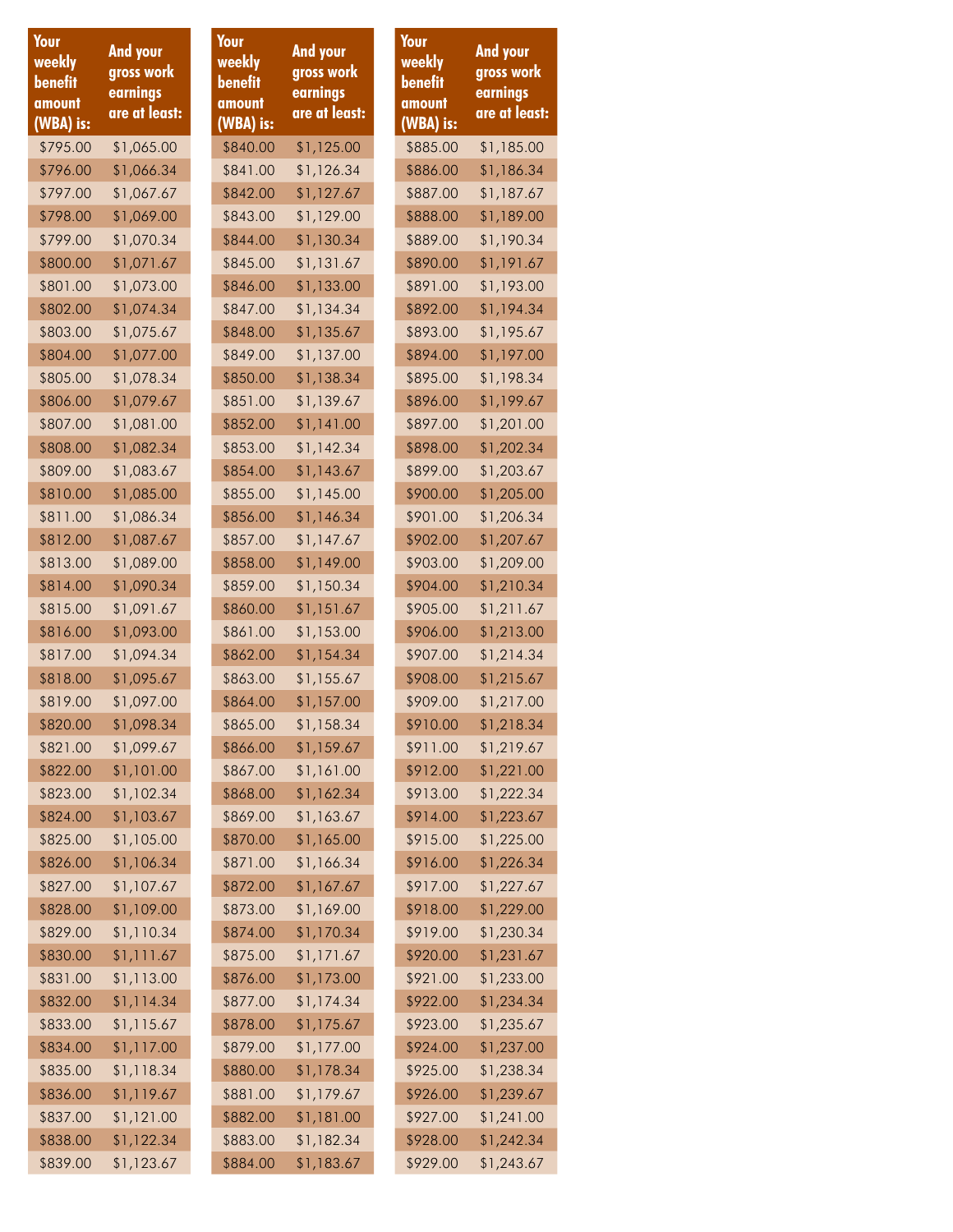# **Training benefits Earnings Deduction Chart**



If you are eligible to receive Training Benefits for any week, determine how much we will deduct from your weekly benefit amount (WBA) based on how much you earn at work.

| If your gross<br>work earnings<br>are between: | <b>We will</b><br>deduct: | If your gross<br>work earnings<br>are between: | We will<br>deduct: | If your gross<br>work earnings<br>are between: | We will<br>deduct: | If your gross<br>work earnings<br>are between: | We will<br>deduct: |
|------------------------------------------------|---------------------------|------------------------------------------------|--------------------|------------------------------------------------|--------------------|------------------------------------------------|--------------------|
| \$0.00 to \$5.00                               | \$0.00                    | \$83.01 to \$85.00                             | \$40.00            | \$163.01 to \$165.00                           | \$80.00            | \$243.01 to \$245.00                           | \$120.00           |
| \$5.01 to \$7.00                               | \$1.00                    | \$85.01 to \$87.00                             | \$41.00            | \$165.01 to \$167.00                           | \$81.00            | \$245.01 to \$247.00                           | \$121.00           |
| \$7.01 to \$9.00                               | \$2.00                    | \$87.01 to \$89.00                             | \$42.00            | \$167.01 to \$169.00                           | \$82.00            | \$247.01 to \$249.00                           | \$122.00           |
| \$9.01 to \$11.00                              | \$3.00                    | \$89.01 to \$91.00                             | \$43.00            | \$169.01 to \$171.00                           | \$83.00            | \$249.01 to \$251.00                           | \$123.00           |
| \$11.01 to \$13.00                             | \$4.00                    | \$91.01 to \$93.00                             | \$44.00            | \$171.01 to \$173.00                           | \$84.00            | \$251.01 to \$253.00                           | \$124.00           |
| \$13.01 to \$15.00                             | \$5.00                    | \$93.01 to \$95.00                             | \$45.00            | \$173.01 to \$175.00                           | \$85.00            | \$253.01 to \$255.00                           | \$125.00           |
| \$15.01 to \$17.00                             | \$6.00                    | \$95.01 to \$97.00                             | \$46.00            | \$175.01 to \$177.00                           | \$86.00            | \$255.01 to \$257.00                           | \$126.00           |
| \$17.01 to \$19.00                             | \$7.00                    | \$97.01 to \$99.00                             | \$47.00            | \$177.01 to \$179.00                           | \$87.00            | \$257.01 to \$259.00                           | \$127.00           |
| \$19.01 to \$21.00                             | \$8.00                    | \$99.01 to \$101.00                            | \$48.00            | \$179.01 to \$181.00                           | \$88.00            | \$259.01 to \$261.00                           | \$128.00           |
| \$21.01 to \$23.00                             | \$9.00                    | \$101.01 to \$103.00                           | \$49.00            | \$181.01 to \$183.00                           | \$89.00            | \$261.01 to \$263.00                           | \$129.00           |
| \$23.01 to \$25.00                             | \$10.00                   | \$103.01 to \$105.00                           | \$50.00            | \$183.01 to \$185.00                           | \$90.00            | \$263.01 to \$265.00                           | \$130.00           |
| \$25.01 to \$27.00                             | \$11.00                   | \$105.01 to \$107.00                           | \$51.00            | \$185.01 to \$187.00                           | \$91.00            | \$265.01 to \$267.00                           | \$131.00           |
| \$27.01 to \$29.00                             | \$12.00                   | \$107.01 to \$109.00                           | \$52.00            | \$187.01 to \$189.00                           | \$92.00            | \$267.01 to \$269.00                           | \$132.00           |
| \$29.01 to \$31.00                             | \$13.00                   | \$109.01 to \$111.00                           | \$53.00            | \$189.01 to \$191.00                           | \$93.00            | \$269.01 to \$271.00                           | \$133.00           |
| \$31.01 to \$33.00                             | \$14.00                   | \$111.01 to \$113.00                           | \$54.00            | \$191.01 to \$193.00                           | \$94.00            | \$271.01 to \$273.00                           | \$134.00           |
| \$33.01 to \$35.00                             | \$15.00                   | \$113.01 to \$115.00                           | \$55.00            | \$193.01 to \$195.00                           | \$95.00            | \$273.01 to \$275.00                           | \$135.00           |
| \$35.01 to \$37.00                             | \$16.00                   | \$115.01 to \$117.00                           | \$56.00            | \$195.01 to \$197.00                           | \$96.00            | \$275.01 to \$277.00                           | \$136.00           |
| \$37.01 to \$39.00                             | \$17.00                   | \$117.01 to \$119.00                           | \$57.00            | \$197.01 to \$199.00                           | \$97.00            | \$277.01 to \$279.00                           | \$137.00           |
| \$39.01 to \$41.00                             | \$18.00                   | \$119.01 to \$121.00                           | \$58.00            | \$199.01 to \$201.00                           | \$98.00            | \$279.01 to \$281.00                           | \$138.00           |
| \$41.01 to \$43.00                             | \$19.00                   | \$121.01 to \$123.00                           | \$59.00            | \$201.01 to \$203.00                           | \$99.00            | \$281.01 to \$283.00                           | \$139.00           |
| \$43.01 to \$45.00                             | \$20.00                   | \$123.01 to \$125.00                           | \$60.00            | \$203.01 to \$205.00                           | \$100.00           | \$283.01 to \$285.00                           | \$140.00           |
| \$45.01 to \$47.00                             | \$21.00                   | \$125.01 to \$127.00                           | \$61.00            | \$205.01 to \$207.00                           | \$101.00           | \$285.01 to \$287.00                           | \$141.00           |
| \$47.01 to \$49.00                             | \$22.00                   | \$127.01 to \$129.00                           | \$62.00            | \$207.01 to \$209.00                           | \$102.00           | \$287.01 to \$289.00                           | \$142.00           |
| \$49.01 to \$51.00                             | \$23.00                   | \$129.01 to \$131.00                           | \$63.00            | \$209.01 to \$211.00                           | \$103.00           | \$289.01 to \$291.00                           | \$143.00           |
| \$51.01 to \$53.00                             | \$24.00                   | \$131.01 to \$133.00                           | \$64.00            | \$211.01 to \$213.00                           | \$104.00           | \$291.01 to \$293.00                           | \$144.00           |
| \$53.01 to \$55.00                             | \$25.00                   | \$133.01 to \$135.00                           | \$65.00            | \$213.01 to \$215.00                           | \$105.00           | \$293.01 to \$295.00                           | \$145.00           |
| \$55.01 to \$57.00                             | \$26.00                   | \$135.01 to \$137.00                           | \$66.00            | \$215.01 to \$217.00                           | \$106.00           | \$295.01 to \$297.00                           | \$146.00           |
| \$57.01 to \$59.00                             | \$27.00                   | \$137.01 to \$139.00                           | \$67.00            | \$217.01 to \$219.00                           | \$107.00           | \$297.01 to \$299.00                           | \$147.00           |
| \$59.01 to \$61.00                             | \$28.00                   | \$139.01 to \$141.00                           | \$68.00            | \$219.01 to \$221.00                           | \$108.00           | \$299.01 to \$301.00                           | \$148.00           |
| \$61.01 to \$63.00                             | \$29.00                   | \$141.01 to \$143.00                           | \$69.00            | \$221.01 to \$223.00                           | \$109.00           | \$301.01 to \$303.00                           | \$149.00           |
| \$63.01 to \$65.00                             | \$30.00                   | \$143.01 to \$145.00                           | \$70.00            | \$223.01 to \$225.00                           | \$110.00           | \$303.01 to \$305.00                           | \$150.00           |
| \$65.01 to \$67.00                             | \$31.00                   | \$145.01 to \$147.00                           | \$71.00            | \$225.01 to \$227.00                           | \$111.00           | \$305.01 to \$307.00                           | \$151.00           |
| \$67.01 to \$69.00                             | \$32.00                   | \$147.01 to \$149.00                           | \$72.00            | \$227.01 to \$229.00                           | \$112.00           | \$307.01 to \$309.00                           | \$152.00           |
| \$69.01 to \$71.00                             | \$33.00                   | \$149.01 to \$151.00                           | \$73.00            | \$229.01 to \$231.00                           | \$113.00           | \$309.01 to \$311.00                           | \$153.00           |
| \$71.01 to \$73.00                             | \$34.00                   | \$151.01 to \$153.00                           | \$74.00            | \$231.01 to \$233.00                           | \$114.00           | \$311.01 to \$313.00                           | \$154.00           |
| \$73.01 to \$75.00                             | \$35.00                   | \$153.01 to \$155.00                           | \$75.00            | \$233.01 to \$235.00                           | \$115.00           | \$313.01 to \$315.00                           | \$155.00           |
| \$75.01 to \$77.00                             | \$36.00                   | \$155.01 to \$157.00                           | \$76.00            | \$235.01 to \$237.00                           | \$116.00           | \$315.01 to \$317.00                           | \$156.00           |
| \$77.01 to \$79.00                             | \$37.00                   | \$157.01 to \$159.00                           | \$77.00            | \$237.01 to \$239.00                           | \$117.00           | \$317.01 to \$319.00                           | \$157.00           |
| \$79.01 to \$81.00                             | \$38.00                   | \$159.01 to \$161.00                           | \$78.00            | \$239.01 to \$241.00                           | \$118.00           | \$319.01 to \$321.00                           | \$158.00           |
| \$81.01 to \$83.00                             | \$39.00                   | \$161.01 to \$163.00                           | \$79.00            | \$241.01 to \$243.00                           | \$119.00           | \$321.01 to \$323.00                           | \$159.00           |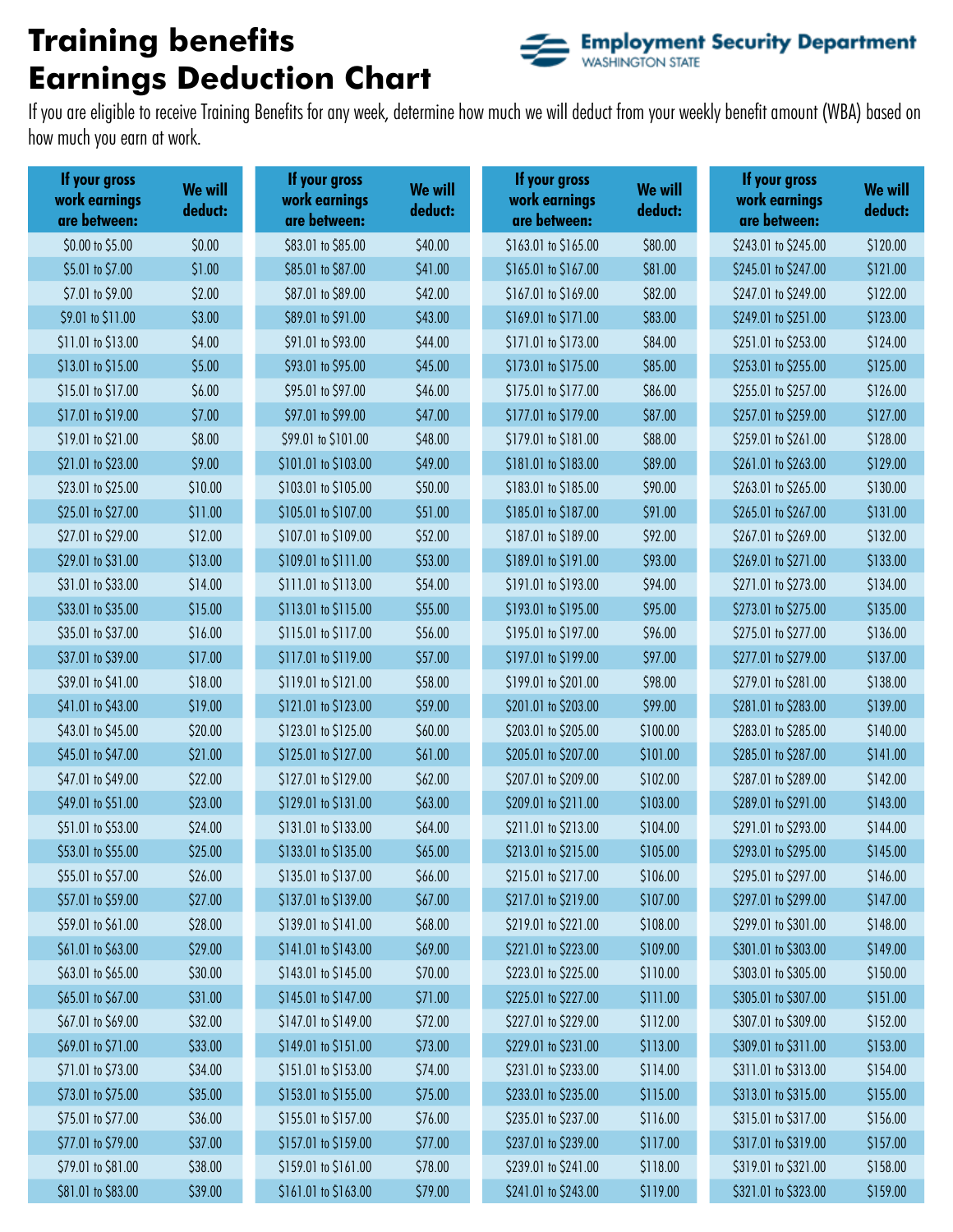| If your gross<br>work earnings<br>are between: | <b>We will</b><br>deduct: | If your gross<br>work earnings<br>are between: | We will<br>deduct: | If your gross<br>work earnings<br>are between: | <b>We will</b><br>deduct: | If your gross<br>work earnings<br>are between: | <b>We will</b><br>deduct: |
|------------------------------------------------|---------------------------|------------------------------------------------|--------------------|------------------------------------------------|---------------------------|------------------------------------------------|---------------------------|
| \$323.01 to \$325.00                           | \$160.00                  | \$415.01 to \$417.00                           | \$206.00           | \$507.01 to \$509.00                           | \$252.00                  | \$599.01 to \$601.00                           | \$298.00                  |
| \$325.01 to \$327.00                           | \$161.00                  | \$417.01 to \$419.00                           | \$207.00           | \$509.01 to \$511.00                           | \$253.00                  | \$601.01 to \$603.00                           | \$299.00                  |
| \$327.01 to \$329.00                           | \$162.00                  | \$419.01 to \$421.00                           | \$208.00           | \$511.01 to \$513.00                           | \$254.00                  | \$603.01 to \$605.00                           | \$300.00                  |
| \$329.01 to \$331.00                           | \$163.00                  | \$421.01 to \$423.00                           | \$209.00           | \$513.01 to \$515.00                           | \$255.00                  | \$605.01 to \$607.00                           | \$301.00                  |
| \$331.01 to \$333.00                           | \$164.00                  | \$423.01 to \$425.00                           | \$210.00           | \$515.01 to \$517.00                           | \$256.00                  | \$607.01 to \$609.00                           | \$302.00                  |
| \$333.01 to \$335.00                           | \$165.00                  | \$425.01 to \$427.00                           | \$211.00           | \$517.01 to \$519.00                           | \$257.00                  | \$609.01 to \$611.00                           | \$303.00                  |
| \$335.01 to \$337.00                           | \$166.00                  | \$427.01 to \$429.00                           | \$212.00           | \$519.01 to \$521.00                           | \$258.00                  | \$611.01 to \$613.00                           | \$304.00                  |
| \$337.01 to \$339.00                           | \$167.00                  | \$429.01 to \$431.00                           | \$213.00           | \$521.01 to \$523.00                           | \$259.00                  | \$613.01 to \$615.00                           | \$305.00                  |
| \$339.01 to \$341.00                           | \$168.00                  | \$431.01 to \$433.00                           | \$214.00           | \$523.01 to \$525.00                           | \$260.00                  | \$615.01 to \$617.00                           | \$306.00                  |
| \$341.01 to \$343.00                           | \$169.00                  | \$433.01 to \$435.00                           | \$215.00           | \$525.01 to \$527.00                           | \$261.00                  | \$617.01 to \$619.00                           | \$307.00                  |
| \$343.01 to \$345.00                           | \$170.00                  | \$435.01 to \$437.00                           | \$216.00           | \$527.01 to \$529.00                           | \$262.00                  | \$619.01 to \$621.00                           | \$308.00                  |
| \$345.01 to \$347.00                           | \$171.00                  | \$437.01 to \$439.00                           | \$217.00           | \$529.01 to \$531.00                           | \$263.00                  | \$621.01 to \$623.00                           | \$309.00                  |
| \$347.01 to \$349.00                           | \$172.00                  | \$439.01 to \$441.00                           | \$218.00           | \$531.01 to \$533.00                           | \$264.00                  | \$623.01 to \$625.00                           | \$310.00                  |
| \$349.01 to \$351.00                           | \$173.00                  | \$441.01 to \$443.00                           | \$219.00           | \$533.01 to \$535.00                           | \$265.00                  | \$625.01 to \$627.00                           | \$311.00                  |
| \$351.01 to \$353.00                           | \$174.00                  | \$443.01 to \$445.00                           | \$220.00           | \$535.01 to \$537.00                           | \$266.00                  | \$627.01 to \$629.00                           | \$312.00                  |
| \$353.01 to \$355.00                           | \$175.00                  | \$445.01 to \$447.00                           | \$221.00           | \$537.01 to \$539.00                           | \$267.00                  | \$629.01 to \$631.00                           | \$313.00                  |
| \$355.01 to \$357.00                           | \$176.00                  | \$447.01 to \$449.00                           | \$222.00           | \$539.01 to \$541.00                           | \$268.00                  | \$631.01 to \$633.00                           | \$314.00                  |
| \$357.01 to \$359.00                           | \$177.00                  | \$449.01 to \$451.00                           | \$223.00           | \$541.01 to \$543.00                           | \$269.00                  | \$633.01 to \$635.00                           | \$315.00                  |
| \$359.01 to \$361.00                           | \$178.00                  | \$451.01 to \$453.00                           | \$224.00           | \$543.01 to \$545.00                           | \$270.00                  | \$635.01 to \$637.00                           | \$316.00                  |
| \$361.01 to \$363.00                           | \$179.00                  | \$453.01 to \$455.00                           | \$225.00           | \$545.01 to \$547.00                           | \$271.00                  | \$637.01 to \$639.00                           | \$317.00                  |
| \$363.01 to \$365.00                           | \$180.00                  | \$455.01 to \$457.00                           | \$226.00           | \$547.01 to \$549.00                           | \$272.00                  | \$639.01 to \$641.00                           | \$318.00                  |
| \$365.01 to \$367.00                           | \$181.00                  | \$457.01 to \$459.00                           | \$227.00           | \$549.01 to \$551.00                           | \$273.00                  | \$641.01 to \$643.00                           | \$319.00                  |
| \$367.01 to \$369.00                           | \$182.00                  | \$459.01 to \$461.00                           | \$228.00           | \$551.01 to \$553.00                           | \$274.00                  | \$643.01 to \$645.00                           | \$320.00                  |
| \$369.01 to \$371.00                           | \$183.00                  | \$461.01 to \$463.00                           | \$229.00           | \$553.01 to \$555.00                           | \$275.00                  | \$645.01 to \$647.00                           | \$321.00                  |
| \$371.01 to \$373.00                           | \$184.00                  | \$463.01 to \$465.00                           | \$230.00           | \$555.01 to \$557.00                           | \$276.00                  | \$647.01 to \$649.00                           | \$322.00                  |
| \$373.01 to \$375.00                           | \$185.00                  | \$465.01 to \$467.00                           | \$231.00           | \$557.01 to \$559.00                           | \$277.00                  | \$649.01 to \$651.00                           | \$323.00                  |
| \$375.01 to \$377.00                           | \$186.00                  | \$467.01 to \$469.00                           | \$232.00           | \$559.01 to \$561.00                           | \$278.00                  | \$651.01 to \$653.00                           | \$324.00                  |
| \$377.01 to \$379.00                           | \$187.00                  | \$469.01 to \$471.00                           | \$233.00           | \$561.01 to \$563.00                           | \$279.00                  | \$653.01 to \$655.00                           | \$325.00                  |
| \$379.01 to \$381.00                           | \$188.00                  | \$471.01 to \$473.00                           | \$234.00           | \$563.01 to \$565.00                           | \$280.00                  | \$655.01 to \$657.00                           | \$326.00                  |
| \$381.01 to \$383.00                           | \$189.00                  | \$473.01 to \$475.00                           | \$235.00           | \$565.01 to \$567.00                           | \$281.00                  | \$657.01 to \$659.00                           | \$327.00                  |
| \$383.01 to \$385.00                           | \$190.00                  | \$475.01 to \$477.00                           | \$236.00           | \$567.01 to \$569.00                           | \$282.00                  | \$659.01 to \$661.00                           | \$328.00                  |
| \$385.01 to \$387.00                           | \$191.00                  | \$477.01 to \$479.00                           | \$237.00           | \$569.01 to \$571.00                           | \$283.00                  | \$661.01 to \$663.00                           | \$329.00                  |
| \$387.01 to \$389.00                           | \$192.00                  | \$479.01 to \$481.00                           | \$238.00           | \$571.01 to \$573.00                           | \$284.00                  | \$663.01 to \$665.00                           | \$330.00                  |
| \$389.01 to \$391.00                           | \$193.00                  | \$481.01 to \$483.00                           | \$239.00           | \$573.01 to \$575.00                           | \$285.00                  | \$665.01 to \$667.00                           | \$331.00                  |
| \$391.01 to \$393.00                           | \$194.00                  | \$483.01 to \$485.00                           | \$240.00           | \$575.01 to \$577.00                           | \$286.00                  | \$667.01 to \$669.00                           | \$332.00                  |
| \$393.01 to \$395.00                           | \$195.00                  | \$485.01 to \$487.00                           | \$241.00           | \$577.01 to \$579.00                           | \$287.00                  | \$669.01 to \$671.00                           | \$333.00                  |
| \$395.01 to \$397.00                           | \$196.00                  | \$487.01 to \$489.00                           | \$242.00           | \$579.01 to \$581.00                           | \$288.00                  | \$671.01 to \$673.00                           | \$334.00                  |
| \$397.01 to \$399.00                           | \$197.00                  | \$489.01 to \$491.00                           | \$243.00           | \$581.01 to \$583.00                           | \$289.00                  | \$673.01 to \$675.00                           | \$335.00                  |
| \$399.01 to \$401.00                           | \$198.00                  | \$491.01 to \$493.00                           | \$244.00           | \$583.01 to \$585.00                           | \$290.00                  | \$675.01 to \$677.00                           | \$336.00                  |
| \$401.01 to \$403.00                           | \$199.00                  | \$493.01 to \$495.00                           | \$245.00           | \$585.01 to \$587.00                           | \$291.00                  | \$677.01 to \$679.00                           | \$337.00                  |
| \$403.01 to \$405.00                           | \$200.00                  | \$495.01 to \$497.00                           | \$246.00           | \$587.01 to \$589.00                           | \$292.00                  | \$679.01 to \$681.00                           | \$338.00                  |
| \$405.01 to \$407.00                           | \$201.00                  | \$497.01 to \$499.00                           | \$247.00           | \$589.01 to \$591.00                           | \$293.00                  | \$681.01 to \$683.00                           | \$339.00                  |
| \$407.01 to \$409.00                           | \$202.00                  | \$499.01 to \$501.00                           | \$248.00           | \$591.01 to \$593.00                           | \$294.00                  | \$683.01 to \$685.00                           | \$340.00                  |
| \$409.01 to \$411.00                           | \$203.00                  | \$501.01 to \$503.00                           | \$249.00           | \$593.01 to \$595.00                           | \$295.00                  | \$685.01 to \$687.00                           | \$341.00                  |
| \$411.01 to \$413.00                           | \$204.00                  | \$503.01 to \$505.00                           | \$250.00           | \$595.01 to \$597.00                           | \$296.00                  | \$687.01 to \$689.00                           | \$342.00                  |
| \$413.01 to \$415.00                           | \$205.00                  | \$505.01 to \$507.00                           | \$251.00           | \$597.01 to \$599.00                           | \$297.00                  | \$689.01 to \$691.00                           | \$343.00                  |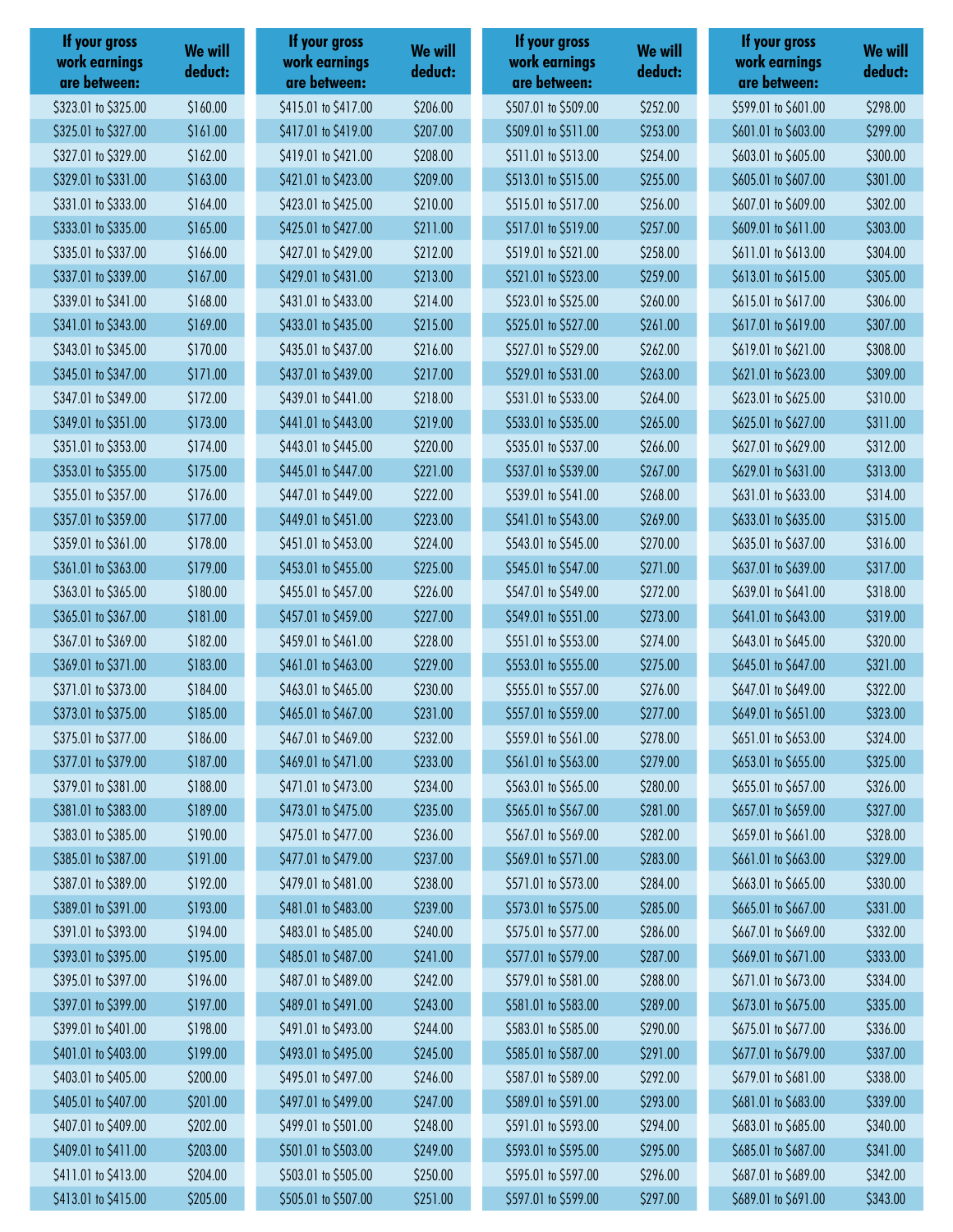| If your gross<br>work earnings<br>are between: | <b>We will</b><br>deduct: | If your gross<br>work earnings<br>are between: | We will<br>deduct: | If your gross<br>work earnings<br>are between: | We will<br>deduct: | If your gross<br>work earnings<br>are between: | We will<br>deduct: |
|------------------------------------------------|---------------------------|------------------------------------------------|--------------------|------------------------------------------------|--------------------|------------------------------------------------|--------------------|
| \$691.01 to \$693.00                           | \$344.00                  | \$781.01 to \$783.00                           | \$389.00           | \$871.01 to \$873.00                           | \$434.00           | \$961.01 to \$963.00                           | \$479.00           |
| \$693.01 to \$695.00                           | \$345.00                  | \$783.01 to \$785.00                           | \$390.00           | \$873.01 to \$875.00                           | \$435.00           | \$963.01 to \$965.00                           | \$480.00           |
| \$695.01 to \$697.00                           | \$346.00                  | \$785.01 to \$787.00                           | \$391.00           | \$875.01 to \$877.00                           | \$436.00           | \$965.01 to \$967.00                           | \$481.00           |
| \$697.01 to \$699.00                           | \$347.00                  | \$787.01 to \$789.00                           | \$392.00           | \$877.01 to \$879.00                           | \$437.00           | \$967.01 to \$969.00                           | \$482.00           |
| \$699.01 to \$701.00                           | \$348.00                  | \$789.01 to \$791.00                           | \$393.00           | \$879.01 to \$881.00                           | \$438.00           | \$969.01 to \$971.00                           | \$483.00           |
| \$701.01 to \$703.00                           | \$349.00                  | \$791.01 to \$793.00                           | \$394.00           | \$881.01 to \$883.00                           | \$439.00           | \$971.01 to \$973.00                           | \$484.00           |
| \$703.01 to \$705.00                           | \$350.00                  | \$793.01 to \$795.00                           | \$395.00           | \$883.01 to \$885.00                           | \$440.00           | \$973.01 to \$975.00                           | \$485.00           |
| \$705.01 to \$707.00                           | \$351.00                  | \$795.01 to \$797.00                           | \$396.00           | \$885.01 to \$887.00                           | \$441.00           | \$975.01 to \$977.00                           | \$486.00           |
| \$707.01 to \$709.00                           | \$352.00                  | \$797.01 to \$799.00                           | \$397.00           | \$887.01 to \$889.00                           | \$442.00           | \$977.01 to \$979.00                           | \$487.00           |
| \$709.01 to \$711.00                           | \$353.00                  | \$799.01 to \$801.00                           | \$398.00           | \$889.01 to \$891.00                           | \$443.00           | \$979.01 to \$981.00                           | \$488.00           |
| \$711.01 to \$713.00                           | \$354.00                  | \$801.01 to \$803.00                           | \$399.00           | \$891.01 to \$893.00                           | \$444.00           | \$981.01 to \$983.00                           | \$489.00           |
| \$713.01 to \$715.00                           | \$355.00                  | \$803.01 to \$805.00                           | \$400.00           | \$893.01 to \$895.00                           | \$445.00           | \$983.01 to \$985.00                           | \$490.00           |
| \$715.01 to \$717.00                           | \$356.00                  | \$805.01 to \$807.00                           | \$401.00           | \$895.01 to \$897.00                           | \$446.00           | \$985.01 to \$987.00                           | \$491.00           |
| \$717.01 to \$719.00                           | \$357.00                  | \$807.01 to \$809.00                           | \$402.00           | \$897.01 to \$899.00                           | \$447.00           | \$987.01 to \$989.00                           | \$492.00           |
| \$719.01 to \$721.00                           | \$358.00                  | \$809.01 to \$811.00                           | \$403.00           | \$899.01 to \$901.00                           | \$448.00           | \$989.01 to \$991.00                           | \$493.00           |
| \$721.01 to \$723.00                           | \$359.00                  | \$811.01 to \$813.00                           | \$404.00           | \$901.01 to \$903.00                           | \$449.00           | \$991.01 to \$993.00                           | \$494.00           |
| \$723.01 to \$725.00                           | \$360.00                  | \$813.01 to \$815.00                           | \$405.00           | \$903.01 to \$905.00                           | \$450.00           | \$993.01 to \$995.00                           | \$495.00           |
| \$725.01 to \$727.00                           | \$361.00                  | \$815.01 to \$817.00                           | \$406.00           | \$905.01 to \$907.00                           | \$451.00           | \$995.01 to \$997.00                           | \$496.00           |
| \$727.01 to \$729.00                           | \$362.00                  | \$817.01 to \$819.00                           | \$407.00           | \$907.01 to \$909.00                           | \$452.00           | \$997.01 to \$999.00                           | \$497.00           |
| \$729.01 to \$731.00                           | \$363.00                  | \$819.01 to \$821.00                           | \$408.00           | \$909.01 to \$911.00                           | \$453.00           | \$999.01 to \$1,001.00                         | \$498.00           |
| \$731.01 to \$733.00                           | \$364.00                  | \$821.01 to \$823.00                           | \$409.00           | \$911.01 to \$913.00                           | \$454.00           | \$1,001.01 to \$1,003.00                       | \$499.00           |
| \$733.01 to \$735.00                           | \$365.00                  | \$823.01 to \$825.00                           | \$410.00           | \$913.01 to \$915.00                           | \$455.00           | \$1,003.01 to \$1,005.00                       | \$500.00           |
| \$735.01 to \$737.00                           | \$366.00                  | \$825.01 to \$827.00                           | \$411.00           | \$915.01 to \$917.00                           | \$456.00           | \$1,005.01 to \$1,007.00                       | \$501.00           |
| \$737.01 to \$739.00                           | \$367.00                  | \$827.01 to \$829.00                           | \$412.00           | \$917.01 to \$919.00                           | \$457.00           | \$1,007.01 to \$1,009.00                       | \$502.00           |
| \$739.01 to \$741.00                           | \$368.00                  | \$829.01 to \$831.00                           | \$413.00           | \$919.01 to \$921.00                           | \$458.00           | \$1,009.01 to \$1,011.00                       | \$503.00           |
| \$741.01 to \$743.00                           | \$369.00                  | \$831.01 to \$833.00                           | \$414.00           | \$921.01 to \$923.00                           | \$459.00           | \$1,011.01 to \$1,013.00                       | \$504.00           |
| \$743.01 to \$745.00                           | \$370.00                  | \$833.01 to \$835.00                           | \$415.00           | \$923.01 to \$925.00                           | \$460.00           | \$1,013.01 to \$1,015.00                       | \$505.00           |
| \$745.01 to \$747.00                           | \$371.00                  | \$835.01 to \$837.00                           | \$416.00           | \$925.01 to \$927.00                           | \$461.00           | \$1,015.01 to \$1,017.00                       | \$506.00           |
| \$747.01 to \$749.00                           | \$372.00                  | \$837.01 to \$839.00                           | \$417.00           | \$927.01 to \$929.00                           | \$462.00           | \$1,017.01 to \$1,019.00                       | \$507.00           |
| \$749.01 to \$751.00                           | \$373.00                  | \$839.01 to \$841.00                           | \$418.00           | \$929.01 to \$931.00                           | \$463.00           | \$1,019.01 to \$1,021.00                       | \$508.00           |
| \$751.01 to \$753.00                           | \$374.00                  | \$841.01 to \$843.00                           | \$419.00           | \$931.01 to \$933.00                           | \$464.00           | \$1,021.01 to \$1,023.00                       | \$509.00           |
| \$753.01 to \$755.00                           | \$375.00                  | \$843.01 to \$845.00                           | \$420.00           | \$933.01 to \$935.00                           | \$465.00           | \$1,023.01 to \$1,025.00                       | \$510.00           |
| \$755.01 to \$757.00                           | \$376.00                  | \$845.01 to \$847.00                           | \$421.00           | \$935.01 to \$937.00                           | \$466.00           | \$1,025.01 to \$1,027.00                       | \$511.00           |
| \$757.01 to \$759.00                           | \$377.00                  | \$847.01 to \$849.00                           | \$422.00           | \$937.01 to \$939.00                           | \$467.00           | \$1,027.01 to \$1,029.00                       | \$512.00           |
| \$759.01 to \$761.00                           | \$378.00                  | \$849.01 to \$851.00                           | \$423.00           | \$939.01 to \$941.00                           | \$468.00           | \$1,029.01 to \$1,031.00                       | \$513.00           |
| \$761.01 to \$763.00                           | \$379.00                  | \$851.01 to \$853.00                           | \$424.00           | \$941.01 to \$943.00                           | \$469.00           | \$1,031.01 to \$1,033.00                       | \$514.00           |
| \$763.01 to \$765.00                           | \$380.00                  | \$853.01 to \$855.00                           | \$425.00           | \$943.01 to \$945.00                           | \$470.00           | \$1,033.01 to \$1,035.00                       | \$515.00           |
| \$765.01 to \$767.00                           | \$381.00                  | \$855.01 to \$857.00                           | \$426.00           | \$945.01 to \$947.00                           | \$471.00           | \$1,035.01 to \$1,037.00                       | \$516.00           |
| \$767.01 to \$769.00                           | \$382.00                  | \$857.01 to \$859.00                           | \$427.00           | \$947.01 to \$949.00                           | \$472.00           | \$1,037.01 to \$1,039.00                       | \$517.00           |
| \$769.01 to \$771.00                           | \$383.00                  | \$859.01 to \$861.00                           | \$428.00           | \$949.01 to \$951.00                           | \$473.00           | \$1,039.01 to \$1,041.00                       | \$518.00           |
| \$771.01 to \$773.00                           | \$384.00                  | \$861.01 to \$863.00                           | \$429.00           | \$951.01 to \$953.00                           | \$474.00           | \$1,041.01 to \$1,043.00                       | \$519.00           |
| \$773.01 to \$775.00                           | \$385.00                  | \$863.01 to \$865.00                           | \$430.00           | \$953.01 to \$955.00                           | \$475.00           | \$1,043.01 to \$1,045.00                       | \$520.00           |
| \$775.01 to \$777.00                           | \$386.00                  | \$865.01 to \$867.00                           | \$431.00           | \$955.01 to \$957.00                           | \$476.00           | \$1,045.01 to \$1,047.00                       | \$521.00           |
| \$777.01 to \$779.00                           | \$387.00                  | \$867.01 to \$869.00                           | \$432.00           | \$957.01 to \$959.00                           | \$477.00           | \$1,047.01 to \$1,049.00                       | \$522.00           |
| \$779.01 to \$781.00                           | \$388.00                  | \$869.01 to \$871.00                           | \$433.00           | \$959.01 to \$961.00                           | \$478.00           | \$1,049.01 to \$1,051.00                       | \$523.00           |